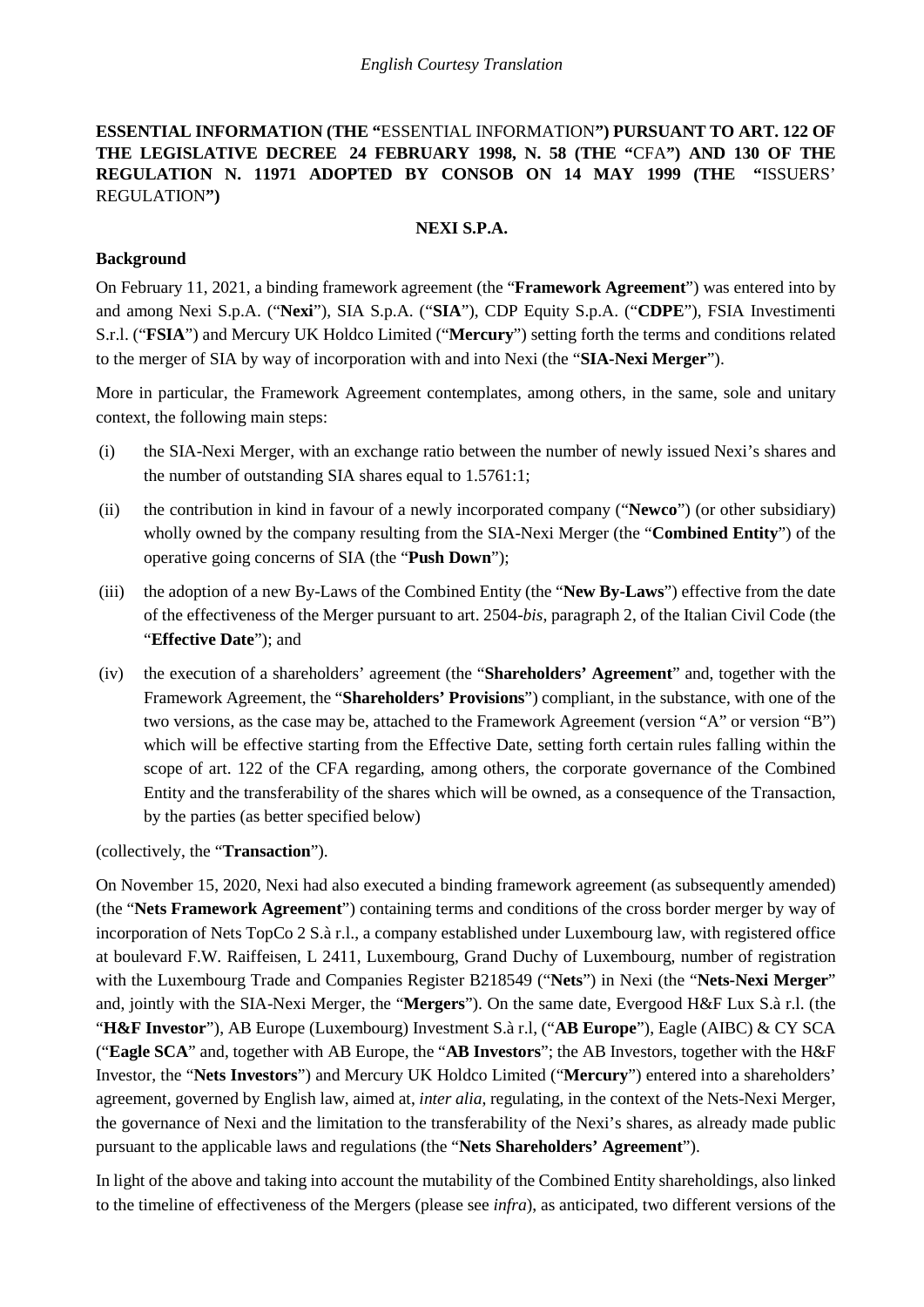SHA (both attached to the Framework Agreement) have been prepared: (i) the version "A", which will be executed by CDPE, FSIA, Mercury and the Nets Investors, if on the Effective Date the Nets-Nexi Merger has already occurred, as expected (the "**A Agreement**"), and (ii) the version "B", which will be executed only by CDPE, FSIA and Mercury, if on the Effective Date the Nets-Nexi Merger has not occurred yet (the "**B Agreement**"). It remains in any case understood that, should the Nets-Nexi Merger occur at any time after the Effective Date, CDPE, FSIA and Mercury will mutually terminate the B Agreement already executed and enter into the A Agreement also with the Nets Investors, in the form previously agreed and attached to the Framework Agreement.

For the sake of clarity, please note that on February 11, 2021 the Nets Investors have signed a commitment letter, whereby they undertake to execute the A Agreement upon the occurrence of the Nets-Nexi Merger, if it does occur.

Finally, please consider that, in light of the impact of the Nets-Nexi Merger on the ownership structure of Nexi, the Framework Agreement contemplates the possibility, granted to CDPE only, to procure that – for the purpose of neutralizing or mitigating the dilutive effect on its perspective equity stake in the Combined Entity, as a consequence of the consummation of the Nets-Nexi Merger (if it is completed before completion of the SIA-Nexi Merger) – the extraordinary shareholders' meeting of SIA resolves on a share capital increase to be offered in option to all shareholders of SIA (the "**SIA Capital Increase**") for a maximum amount that would allow same shareholders of SIA, should the SIA Capital Increase be subscribed and paid-in in full, to hold at closing an aggregate equity stake representing a percentage not higher than 30.08% of the share capital of the Combined Entity; it being understood that in any case, as a consequence of the subscription of the SIA Capital Increase by CDPE and FSIA, these latter cannot, jointly, hold an aggregate equity stake representing a percentage higher than 25.0005% of the Combined Entity's share capital. The subscription price of the SIA Capital Increase will be determined by the Board of Directors of SIA with the support of an independent financial advisor, on the basis of an *ad hoc* formula agreed in the Framework Agreement linked to the market value of Nexi's shares, calculated with the methodologies of the volume weighted average market price.

Pursuant to art. 93 of the CFA, at present Mercury controls Nexi, holding, on the date of this Essential Information, no. 125,401,969 ordinary shares with voting rights representing approximately 19.967% of the outstanding share capital of Nexi. The Shareholders' Provisions do not attribute to any person, individually, the possibility to exercise the control on Nexi / the Combined Entity pursuant to art. 93 of the CFA.

### **1. Type of shareholders' agreement**

The Framework Agreement contains, among others, certain provisions falling within the scope of art. 122, paragraphs 1 and 5, let. b), of the CFA, which are described in this Essential Information.

The SHA contains provisions falling within scope of art. 122, paragraphs 1 and 5, let. a), b), c) and d) of the CFA, which are also described in this Essential Information.

### **2. Company whose financial instruments are object of the Shareholders' Provisions**

The company whose financial instruments are object of the Shareholders' Provisions is Nexi S.p.A., a company with registered office at Corso Sempione no. 55, Milan, number of registration with the Companies' Register of Milan, Monza Brianza, Lodi and Tax Code 09489670969 and VAT number 10542790968, whose ordinary shares are admitted to negotiation on the "*Mercato Telematico Azionario*" organised and managed by Borsa Italiana S.p.A.

In particular, the Shareholders' Provisions refer to all shares of Nexi held by Mercury, currently equal to no. 125,401,969 and representing approximately 19.976% of the current share capital of Nexi, over which, as of the date of this Essential Information, Mercury exercises control pursuant to article 93 of the CFA.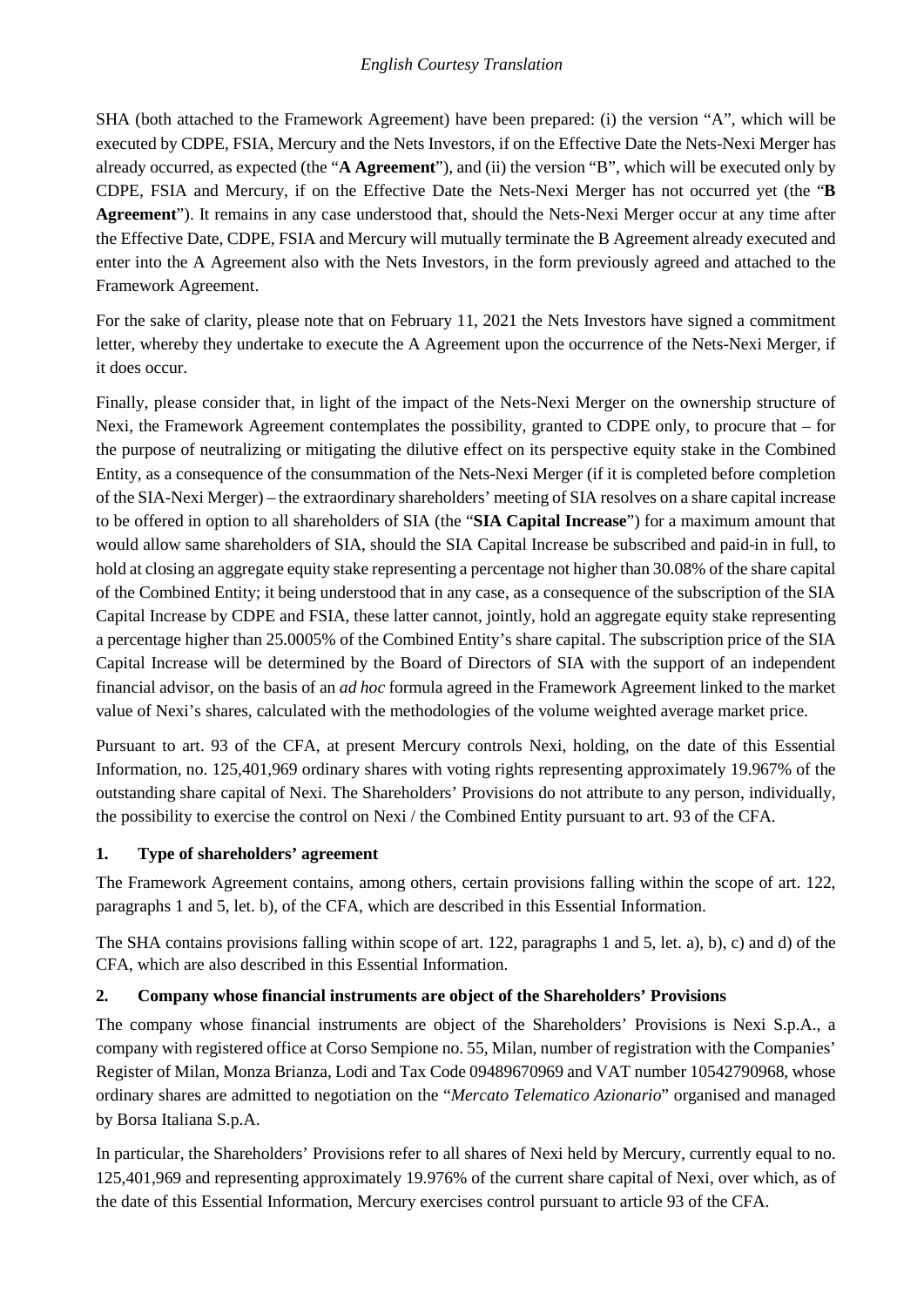Moreover, please note that, at the Effective Date, CDPE and FSIA will come to hold a participation not higher than 25.0005% of the Combined Entity's share capital, and Mercury will continue to hold no. 125,401,969 shares, subject to dilution in terms of percentage of participation as a consequence of the effectiveness of the SIA-Nexi Merger that, as of the date of this communication, cannot be determined by virtue of the uncertainty regarding completion of the Nets-Nexi Merger and the SIA Capital Increase prior to the Effective Date. In addition, if the Nets-Nexi Merger is perfected before the Effective Date, as a consequence of the execution of A Agreement and limiting to this latter, Nexi's shares which will be held by the Nets Investors after, and as a result of, the closing of the Nets-Nexi Merger, will be object of A Agreement.

# **3. Voting rights related to the shares conferred in the aggregate to Shareholders' Provisions**

The Shareholders' Provisions contain undertakings concerning all shares of Nexi held by Mercury, currently equal to no. 125,401,969 and representing approximately 19,976% of the current share capital of Nexi, entitling to an equal number of voting rights, deposited with Monte Titoli S.p.A.

Moreover, all the Nexi's shares which will be held by CDPE and FSIA after, and as a result of, the completion of the SIA-Nexi Merger that – on the basis of the agreements entered into, as described in this Essential Information – might represent, in the aggregate, up to 25.0005% of Nexi share capital at that time, entitling to an equal number of voting rights, will be object of the Shareholders' Provisions.

Finally, by virtue of the execution of A Agreement and with limited reference to this latter, in addition to all of the shares of Nexi held by Mercury, CDPE and FSIA on that date, all of the shares of Nexi that will be held by the Nets Investors subsequent to, and as a result of, the completion of the Nets-Nexi Merger will also be deemed to be subject to A Agreement itself.

# **4. Persons adhering to the Shareholders' Provisions**

The persons adhering to Framework Agreement are, as detailed in the Background:

- Nexi S.p.A., with registered office at Corso Sempione no. 55, Milan, number of registration with the Companies' Register of Milan, Monza Brianza, Lodi 09489670969, share capital equal to Euro 57,070,707, whose ordinary shares are admitted to negotiation on the "*Mercato Telematico Azionario*" organised and managed by Borsa Italiana S.p.A.
- Sia S.p.A., with registered office at Via Francesco Gonin no. 36, Milan, number of registration with the Companies' Register of Milan, Monza Brianza, Lodi 10596540152, share capital equal to Euro 22,274,619.51;
- Mercury UK Holdco Limited, a company incorporated under the laws of England & Wales registered with number 09638089, whose registered office is at 111 Buckingham Palace Road, London, United Kingdom, which, at the date of this Essential Information, holds no. 125,401,969 ordinary shares and representing approximately 19.976% of the current share capital of Nexi, entitling to an equal number of voting rights, deposited with Monte Titoli S.p.A.
- CDP Equity S.p.A., with registered office at Via San Marco no. 21A, Milan, number of registration with the Companies' Register of Milan, Monza Brianza, Lodi 07532930968, share capital equal to Euro 2,890,583,470; and
- FSIA Investimenti S.r.l., with registered office at Via San Marco n. 21A, Milan, number of registration with the Companies' Register of Milan, Monza Brianza, Lodi 08655320961, corporate capital equal to Euro 20,000.

The persons who may adhere to A Agreement are, as detailed in the Background:

• Mercury UK Holdco Limited, a company incorporated under the laws of England & Wales registered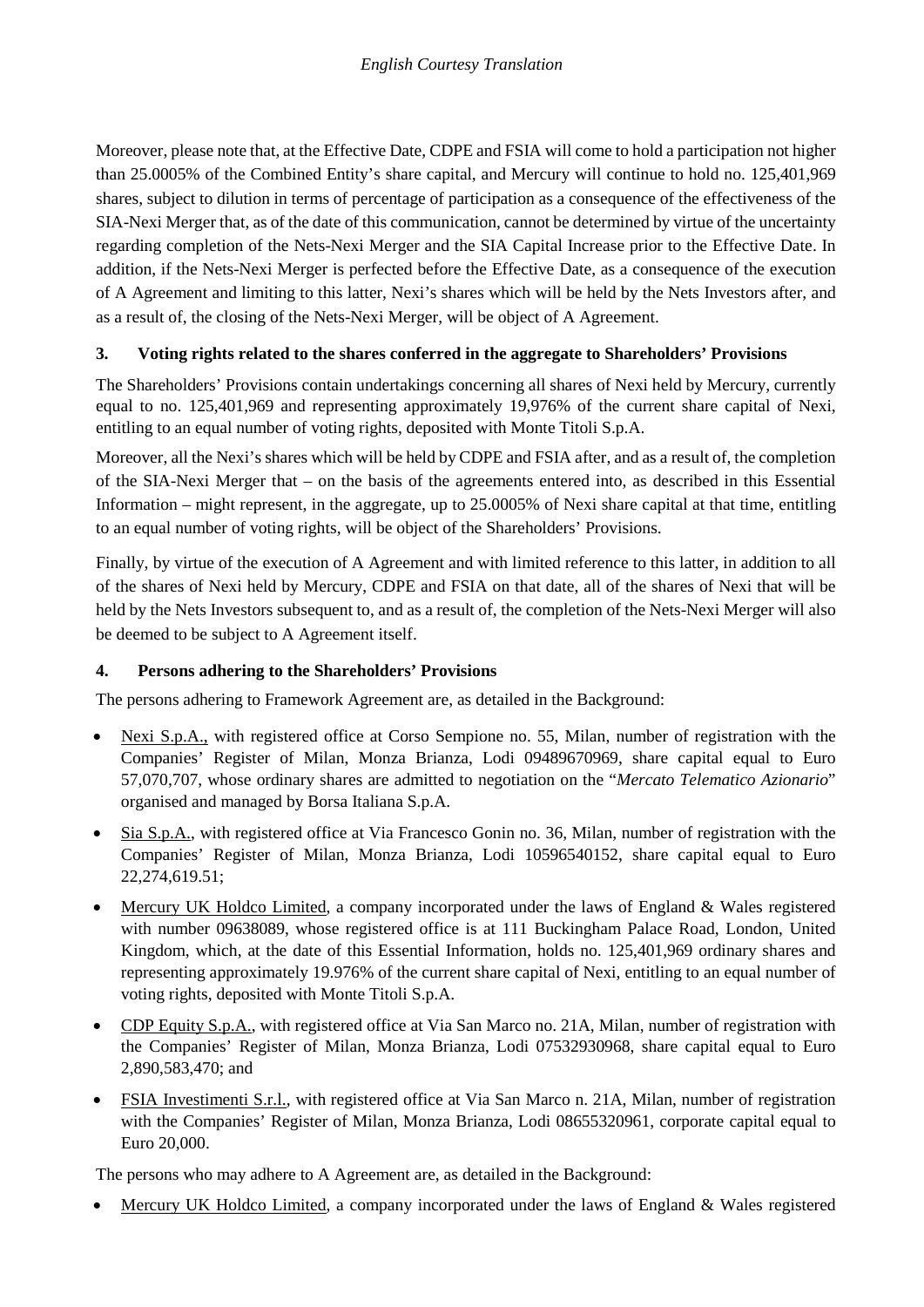with number 09638089, whose registered office is at 111 Buckingham Palace Road, London, United Kingdom, which, at the date of this Essential Information, holds no. 125,401,969 ordinary shares and representing approximately 19.976% of the current share capital of Nexi, entitling to an equal number of voting rights, deposited with Monte Titoli S.p.A.

- CDP Equity S.p.A., with registered office at Via San Marco no. 21A, Milan, number of registration with the Companies' Register of Milan, Monza Brianza, Lodi 07532930968, share capital equal to Euro 2,890,583,470;
- FSIA Investimenti S.r.l., with registered office at Via San Marco n. 21A, Milan, number of registration with the Companies' Register of Milan, Monza Brianza, Lodi 08655320961, corporate capital equal to Euro 20,000;
- Evergood H&F Lux S.à r.l., a private limited company (*société à responsabilité limitée*) incorporated under Luxembourg law and registered with the Luxembourg Trade and Companies Register (*Registre de Commerce et des Sociétés*) under number B225755, with registered office at 15, boulevard F.W. Raiffeisen, L 2411 Luxembourg, Grand Duchy of Luxembourg.
- AB Europe (Luxembourg) Investment S.à r.l., a private limited company (*société à responsabilité limitée*) incorporated under Luxembourg law and registered with the Luxembourg Trade and Companies Register (*Registre de Commerce et des Sociétés*) under number B218765, with registered office at 2 4, rue Beck, L 1222 Luxembourg, Grand Duchy of Luxembourg; and
- Eagle (AIBC) & CY SCA, a *société en commandite par actions* incorporated under Luxembourg law and registered with the Luxembourg Trade and Companies Register (*Registre de Commerce et des Sociétés*) under number B211906, with registered office at 2-4, rue Beck, L-1222 Luxembourg, Grand Duchy of Luxembourg.

The persons who may adhere to B Agreement are, as detailed in the Background:

- Mercury UK Holdco Limited, a company incorporated under the laws of England & Wales registered with number 09638089, whose registered office is at 111 Buckingham Palace Road, London, United Kingdom, which, at the date of this Essential Information, holds no. 125,401,969 ordinary shares and representing approximately 19.976% of the current share capital of Nexi, entitling to an equal number of voting rights, deposited with Monte Titoli S.p.A.
- CDP Equity S.p.A., with registered office at Via San Marco no. 21A, Milan, number of registration with the Companies' Register of Milan, Monza Brianza, Lodi 07532930968, share capital equal to Euro 2,890,583,470;
- FSIA Investimenti S.r.l., with registered office at Via San Marco n. 21A, Milan, number of registration with the Companies' Register of Milan, Monza Brianza, Lodi 08655320961, corporate capital equal to Euro 20,000.
- **5. Provisions having shareholder nature contained in the Shareholders' Provisions**

# *Section I - the main contents of the shareholders' agreements provided for in the Framework Agreement in relation to Nexi are set out below.*

It should be noted that the Transaction is subject, as usual for this kind of transactions, to the occurrence within June 30, 2022 (the "**Long Stop Date**") of certain conditions, including, among others, by way of examples: (a) the approval of the Transaction by the Extraordinary Shareholders' Meeting of Nexi, also with the so called "*whitewash*" mechanism for the purpose to exempt the parties from the obligation to launch a mandatory tender offer; (b) the approval by the Extraordinary Shareholders' Meeting of Nexi of the New By-Laws, effective from the Effective Date and (c) the obtainment of the regulatory authorizations (Italian and foreign) and antitrust clearances, if required by the applicable laws (the "**Regulatory Conditions**").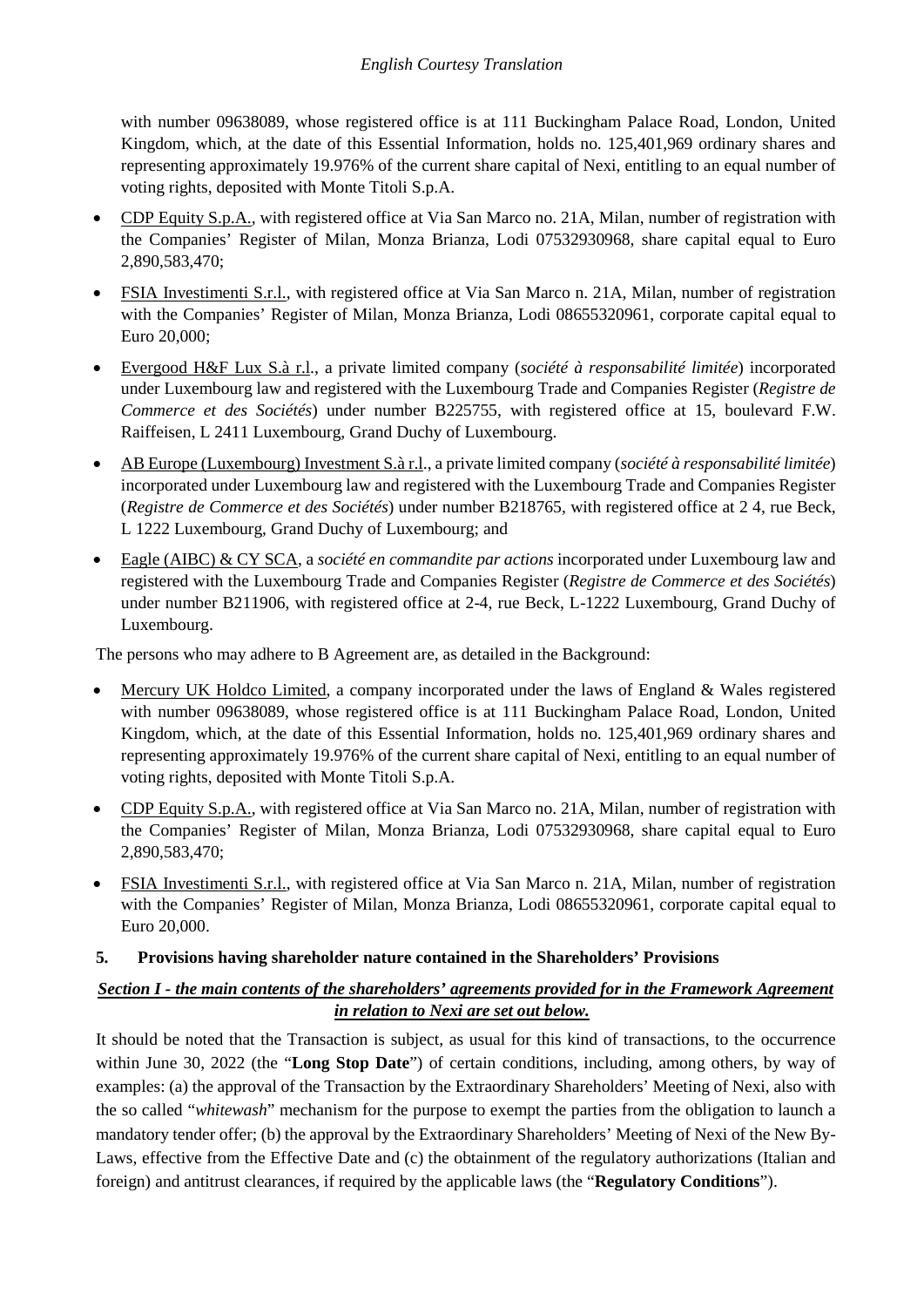Due to the implications of the Nets-Nexi Merger on the Transaction indicated in the Background section, the Framework Agreement contains certain specific provisions (summarized below) relating to the completion of the Transaction on the basis of the timeline of implementation of the Nets-Nexi Merger, aimed at neutralizing or mitigating the dilutive effect for CDPE and FSIA deriving therefrom:

(i) in the event that the completion of Nets-Nexi Merger (the "**Nets Closing**") occurs before the date of fulfillment of the Regulatory Conditions (the "**CP Fulfillment Date**") (the "**Base Case**"), CDPE will be entitled, at its sole and unfettered discretion, to call for the SIA Capital Increase for a maximum amount that would allow, should the SIA Capital Increase be subscribed and paid-in in full: (a) all SIA shareholders to hold at closing of the SIA-Nexi Merger, an aggregate equity stake representing a percentage not higher than 30.08% of the Combined Entity's share capital; and (b) CDPE and FSIA to hold, jointly, at closing of the SIA-Nexi Merger, an aggregate equity stake representing a percentage not higher than 25.0005% of the Combined Entity's share capital.

As a consequence of the SIA Capital Increase, the SIA's shareholders will receive an additional number of SIA's shares which will be determined on the basis of a specific formula that takes into account the market price of the Nexi's shares during 30 and 10 business days before the "**Check Date**" (*i.e*., the date falling 31 trading days after the notification by Nexi of the completion of the Nets Closing);

- (ii) in the event that the CP Fulfillment Date falls before October 31, 2021 and on such CP Fulfillment Date the Nets Closing has not occurred yet, within 5 business days from the CP Fulfillment Date Nexi may elect to deliver a written notice informing the other Parties that the Nets Closing is still likely to occur on or before October 31, 2021. Following delivery of such notice, the Boards of Directors of Nexi and SIA convened for the approval, *inter alia*, of the documentation on the SIA-Nexi Merger will be postponed on the  $5<sup>th</sup>$  business day following, alternatively (a) the date of communication of the Nets Closing or (b) October 31, 2021;
- (iii)in the event that the Nets Closing occurs after the date of the meeting of the Boards of Directors of SIA and Nexi for the approval, *inter alia*, of the documentation on the SIA-Nexi Merger but before the completion of the SIA-Nexi Merger, the Parties shall discuss in good faith on the terms, modalities and mechanics: (a) for neutralizing (or minimizing) the impact of the Nets Closing on the timeline for completion of the Transaction, (b) granting CDPE with the right to call for, either, the SIA Capital Increase or a capital increase in Nexi to be reserved for subscription in cash to CDPE and FSIA following closing, or any other corporate/contractual transaction allowing CDPE and FSIA to own/acquire (upon or following closing) additional Nexi's shares or instruments convertible into Nexi shares (in both cases based on a price for the Nexi's shares calculated at that time in accordance with the same formula for calculation of the "Nexi Reference Price", applied *mutatis mutandis*), all the above aimed at neutralizing or mitigating the dilutive effect of the Nets-Nexi Merger (and without triggering any mandatory tender offer obligations under the CFA, the "**Anti-dilution Protection**"). "**Nexi Reference Price**" means the price per each Nexi's share calculated as the average (hereinafter, the "**30/10 Average**") of: *(x)* the volume weighted average market price ("**VWAP**") of each Nexi's share during the 30 trading days period preceding the Check Date and (y) the VWAP of each Nexi's share during the 10 trading days period preceding the Check Date, it being understood that, if the 30/10 Average is higher or lower than the VWAP of each Nexi's share on the trading day preceding the Check Date by more than 5%, then the Nexi Reference Price shall be calculated as the average of the 30/10 Average and the VWAP of each Nexi's share on the trading day preceding the Check Date.

(iv) In the event that the Nets Closing occurs at any time following the completion of the SIA-Nexi Merger,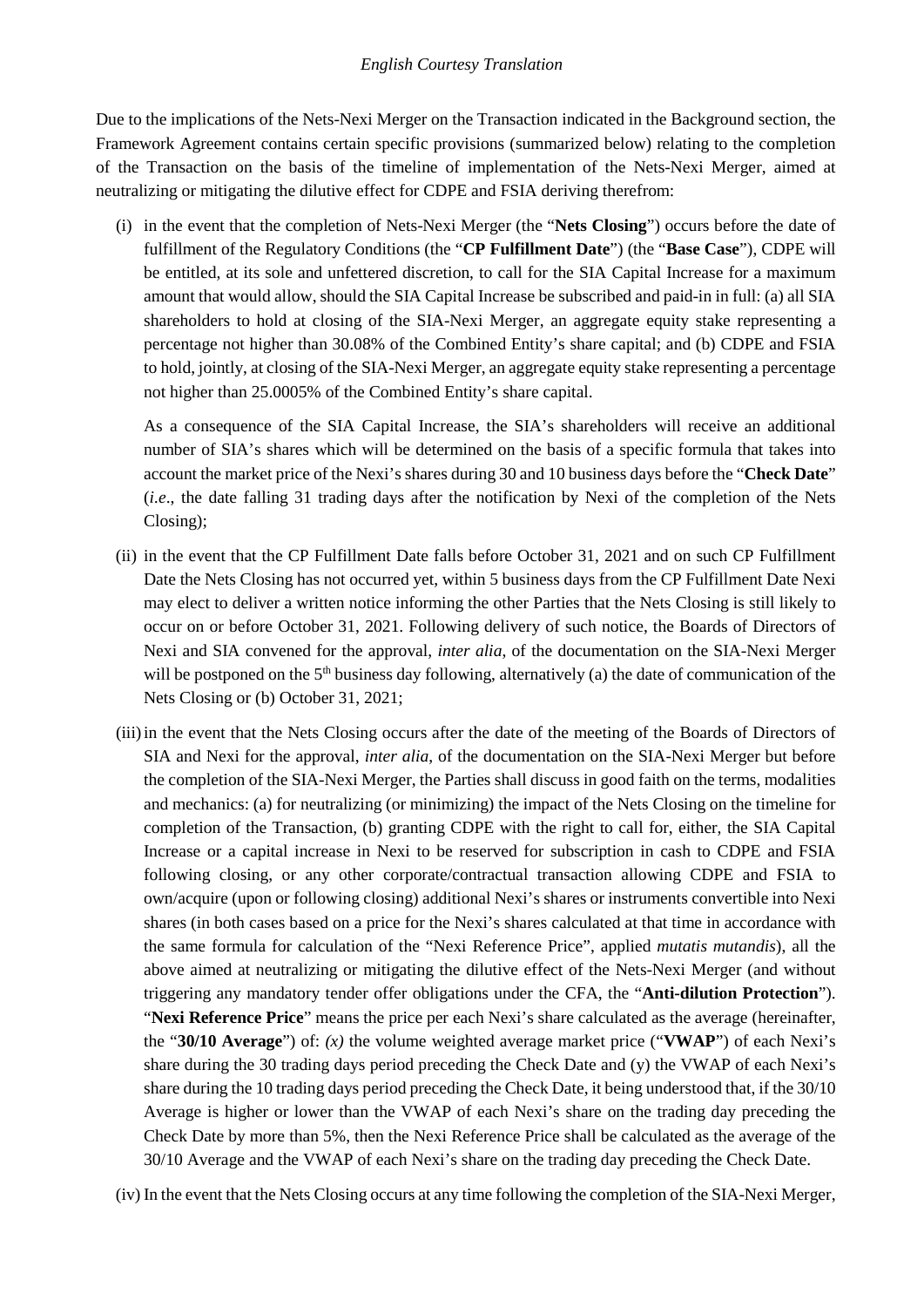the Parties shall discuss in good faith (and taking a substantive approach) on the terms, modalities and mechanics for granting CDPE, upon its request, with the Anti-dilution Protection at level of Nexi (*post* SIA-Nexi Merger).

## *5.1. Undertakings relating to the Merger*

The Framework Agreement provides that the parties, each within its respective competence and powers, shall take all necessary steps (including, when required, by casting their votes or procuring that the members of the Boards of Directors of Nexi and SIA designated by them cast their vote) to prepare, finalize and procure that the Boards of Directors of SIA and Nexi and the Extraordinary Shareholders' Meetings of SIA and Nexi approve the Transaction.

In connection with the preparation of the merger plan and the documents required for the purposes of the Extraordinary Shareholders' Meetings of Nexi and SIA, Nexi and SIA shall (i) finalize and approve in due advance all the preparatory documents required to hold the above-mentioned Shareholders' Meetings as well as (ii) procure that their respective Boards of Directors (as management body and not with respect to each single director does not disapprove or otherwise oppose the Transaction and/or the contents of the merger documentation prepared in relation to the SIA-Nexi Merger, unless to do so is necessary for the directors (in each case acting in good faith) to comply with his/her fiduciary duties.

Pursuant to the Framework Agreement, in the event that the Nexi reference balance sheet enclosed in the merger documentation has a reference date which is most recent than the reference date of the latest available audited annual financial statements (*bilancio di esercizio*) or infra-annual balance sheet (*semestrale, trimestrale*) of SIA, or vice versa, then SIA or Nexi (as the case may be) shall use its best endeavors to prepare and approve its audited annual financial statements (*bilancio di esercizio*) or infra-annual balance sheet (*semestrale, trimestrale*) as of the same reference date ofthe reference balance sheet of, respectively, Nexi or SIA (as the case may be) in time to allow the Boards of Directors' meetings of SIA and Nexi.

The Framework Agreement provides also that, on the 10<sup>th</sup> business day from the earlier of: (i) the date of delivery by Nexi of a notice stating the failure of the Nets-Nexi Merger, (ii) the date of delivery of a notice by CDPE communicating its intention not to call for the SIA Capital Increase, (iii) the expiry of the term set forth in the Framework Agreement without any SIA Capital Increase notice being delivered by CDPE, (iv) the completion date of the SIA Capital Increase (in case CDPE has elected to call for the SIA Capital Increase), or (v) the CP Fulfilment Date without any notices under points (i) and (ii) above having been previously delivered (the "**Kick-off Date**"), Nexi shall call and hold a meeting of the Board of Directors in order to validly resolve upon the approval of the documentation relating to the SIA-Nexi Merger and the Push-Down, the proposal of adoption of the New By-Laws, the calling of the Extraordinary Shareholders' Meeting (for a date which is 35 days after the date of the date of the Board's meeting, the "**Merger EGM Date**"), as well as any other matter which may be necessary for the completion of the Transaction.

On the Merger EGM Date, Nexi shall procure that an extraordinary general meeting of the shareholders of Nexi is convened in single call in order to validly resolve upon the approval of the SIA-Nexi Merger as well as any other matter that may be necessary for the completion of the Transaction (including the adoption of the New By-Laws).

# *5.2. Designation of the Directors at closing, undertakings on the confirmation of the Chief Executive Officer and the New By-Laws*

The Framework Agreement provides that:

(i) as soon as practically possible and, in any case by and no later than the date falling 30 (thirty) days before the Merger EGM Date, the parties shall discuss and agree on the amendments to be made in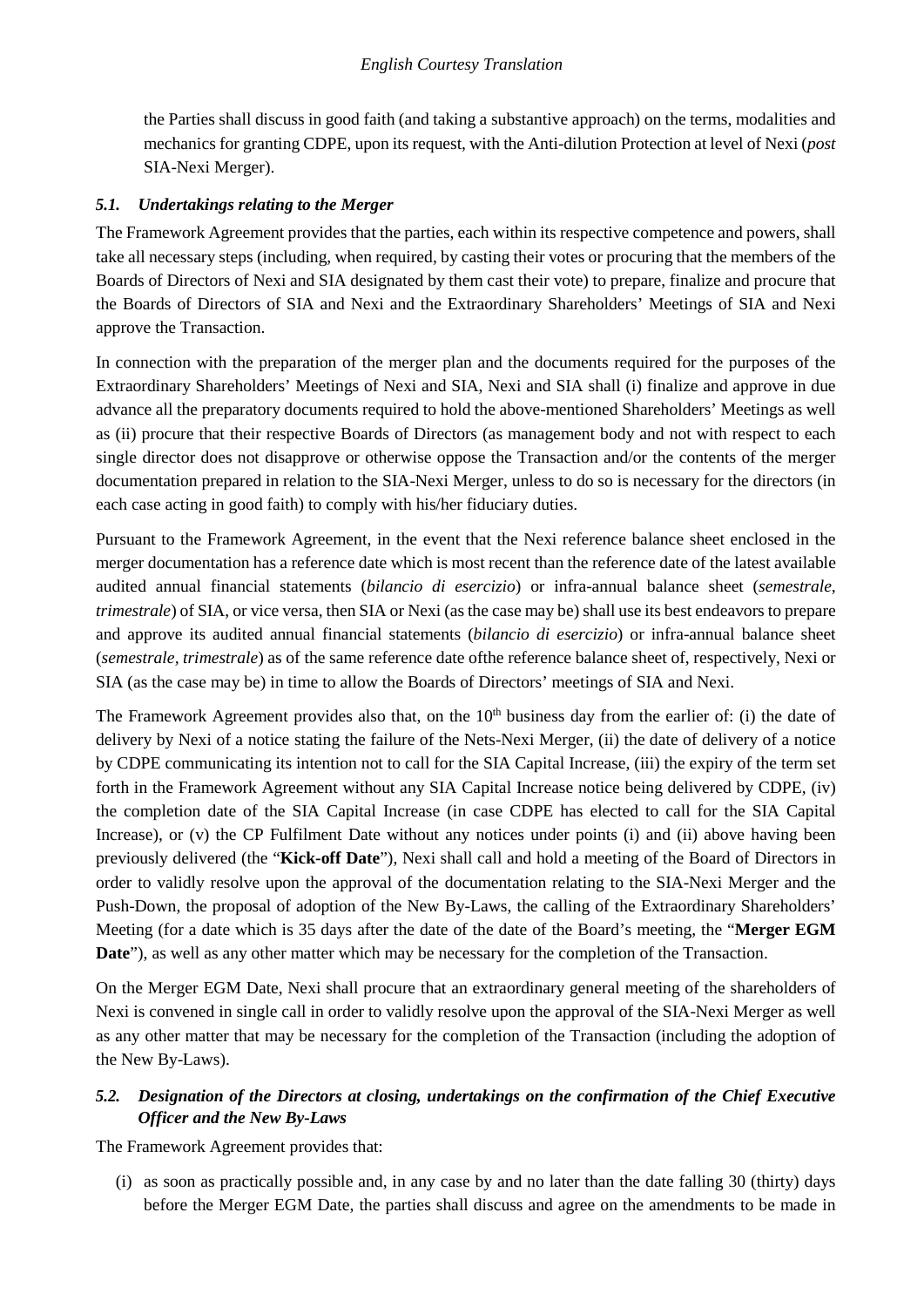relation to the New By-Laws in connection with the corporate purpose of Nexi;

- (ii) no later than 6 business days before the closing, CDPE and FSIA shall send to Mercury and Nexi the names of the persons to be coopted at closing as members of the Board of Directors of the Combined Entity;
- (iii) the commitment of CDPE and FSIA, at the closing of the Transaction, to confirm the current Chief Executive Officer of Nexi, Mr. Paolo Bertoluzzo (such confirmation not to be unreasonably withheld) also for the period which will start from the date of the Shareholders' Meeting which will appoint the new Board of Directors following the one in office at the Effective Date (expiring with the shareholders' meeting approving the annual financial statements as of December 31, 2021) and that will remain in office until the date of approval of the Combined Entity's annual financial statements as of December 31, 2024.

## *5.3. Approval of the D&C Regulation and of the guidelines of the Business Plan.*

During the period from the date of the Framework Agreement to the Effective Date (the "**Interim Period**"), Nexi shall: (a) prepare the regulation on the direction and coordination activity of the group which will be adopted by the corporate group of the Combined Entity (the "**Group**") starting from the closing (the "**D&C Regulation**"); and (b) expand and integrate (if necessary) the high level guidelines in the form agreed among the Parties under the Framework Agreement on the basis of which, in due course following closing, the Board of Directors of Nexi will then prepare and approve the first 3-year business plan of the Group.

## *5.4. Reorganization and other fulfilments*

The Framework Agreement contemplates the case that, during the Interim Period, FSIA is subject to a corporate reorganization through a winding-up, demerger, split-off or any other corporate scheme (the "**FSIA Reorganization**"), as a result of which any of FSI Investimenti S.p.A. ("**FSI**" owning 70% of FSIA capital) and/or Poste Italiane S.p.A. ("**Poste**" owning 30% of FSIA capital) end up owning a direct equity stake in the share capital of SIA. In that case, CDPE and FSIA (the latter to the extent that has not been liquidated and has not ceased to exist as a result of the FSIA Reorganization) shall procure that Poste and/or FSI: (a) from the date of effectiveness of such FSIA Reorganization, assume vis-à-vis the parties of the Framework Agreement the undertakings of Interim Lock-Up (as defined below), and (b) at the date of the closing of the Transaction, execute the SHA A (or the SHA B), as parties to the same, as per their respective competence.

The Framework Agreement also contemplates the case that, during the Interim Period, Mercury is subject to a corporate reorganization through a winding-up, demerger, split-off or any other corporate scheme (the "**Mercury Reorganization**"), as a result of which the fund Clessidra Capital Partners 3 managed by Clessidra SGR S.p.A. (or other funds managed by the same, the "**Clessidra Funds**") or Fides S.p.A. ("**Fides**"), or another Affiliate (as defined below) end up owning a direct equity stake in the share capital of Nexi. In that case, Mercury shall procure that Clessidra Funds (or Fides or other Affiliate): (a) from the date of effectiveness of such Mercury Reorganization, assume vis-à-vis the parties of the Framework Agreement the undertakings of Interim Lock-Up (as defined below), and (b) at the date of the closing of the Transaction, execute the SHA A (or the SHA B, as the case may be), as parties to the same.

During the Interim Period CDPE shall always be entitled to transfer all or part of its SIA's shares to an entity (already existing or newly incorporated, the "**CDPE Vehicle**") and to designate the CDPE Vehicle to perform and assume the rights and obligations (including any rights and obligations arisen before the date of the designation and to be satisfied or performed, in whole or in part, after such date) under the Framework Agreement and the SHA A or the SHA B (pro-rata – when the context so requires – to the percentage of SIA's shares transferred to the CDPE Vehicle) as if the CDPE Vehicle were an original party of the Framework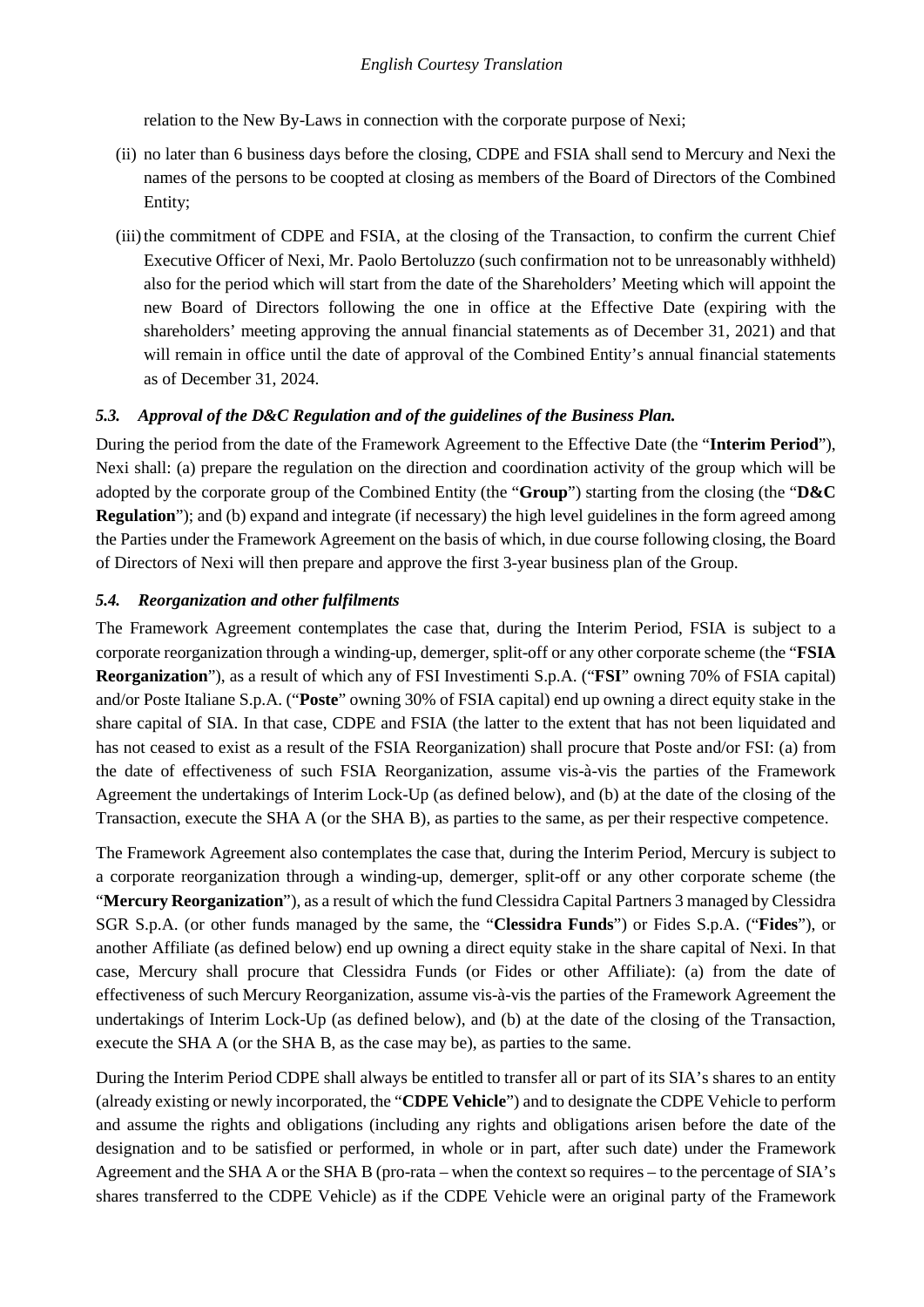Agreement, provided that the designation is made in accordance with, *inter alia*, the following provisions: (i) the designation will be considered properly made if notified in writing to the other Parties, together with the written acceptance of the CDPE Vehicle, the CDPE Vehicle shall undertake in writing to transfer back all equity stake to CDPE in the event the compliance with the requirements provided under the Framework Agreement ceases for any reason whatsoever; (ii) CDPE will always be entitled to transfer part of its shareholding in the CDPE Vehicle to one or more strategic partners only (*i.e.,* pension and insurance institutional investors, governmental institutions and funds, banking foundations, infrastructural funds and, hence, with the express exclusion of industrial partners and pure private equity funds) previously notified to the other parties, provided always that CDPE will retain sole control on the CDPE Vehicle and no veto rights and/or qualified majority and/or other rights will exist in relation to the corporate governance of the Combined Entity by operation of the by-laws of the CDPE Vehicle and/or by any contractual arrangements among its (direct or indirect) shareholders other than the right of the strategic partner to designate up to 2 of the directors to be designated by CDPE and FSIA in Nexi pursuant to the applicable provisions of the SHA A (or the SHA B, as the case may be) please see below.

Lastly, please consider that at any time following the date of the Framework Agreement, CDPE may elect to transfer, at any title and with whatever modalities, all (and not part of) the SIA's shares directly owned by it to CDP and, for the effect, to designate CDP as the person assuming any and all rights and obligations of CDPE under the Framework Agreement and performing the same Framework Agreement (including any rights and obligations arisen before the date of the designation and to be satisfied or performed, in whole or in part, after such date).

# *5.5. Interim Lock-Up of Mercury, CDPE and FSIA and Permitted Transfers*

Pursuant to the Framework Agreement, during the Interim Period, (x) CDPE and FSIA undertake not to transfer any of the SIA's shares at any time owned by them and (y) Mercury undertakes not to transfer any of the Nexi's shares at any time owned by it (the "**Interim Lock-Up**").

CDPE and FSIA shall always be permitted to transfer all or part of the SIA's shares owned by them to another company, directly or indirectly, controlled by, controlling o subject to the common control with the transferring company ("**Affiliate**"), including, as far as CDPE is concerned, the CDPE Vehicle (the "**CDPE / FSIA Permitted Transfers**"). Such CDPE / FSIA Permitted Transfers will be effective only if:

- (i) the Affiliate which is not yet party of the Framework Agreement shall have undertaken in writing to transfer back all SIA's shares to CDPE or FSIA (as the case may be) in the event it ceases to be an Affiliate of the transferor;
- (ii) CDPE or FSIA (as the case may be) shall have procured that the Affiliate concerned agrees to adhere to the Framework Agreement as if it were a party thereto by entering into one or more specific deeds of adherence with the other parties; and
- (iii) any CDPE / FSIA Permitted Transfer shall not release CDPE or FSIA (as the case may be) from any liability or obligation it may have under the Framework Agreement which has arisen or been incurred prior to the date of such CDPE / FSIA Permitted Transfer or which relates to any SIA's shares that CDPE or FSIA (as the case may be) continues to own after the date of such CDPE / FSIA Permitted Transfer.

Mercury shall always be permitted to transfer (all or part of) the Nexi's shares (the "**Mercury Permitted Transfers**"):

(i) to its Affiliates and to Intesa Sanpaolo (in this latter case up to 2.5% of the Nexi share capital);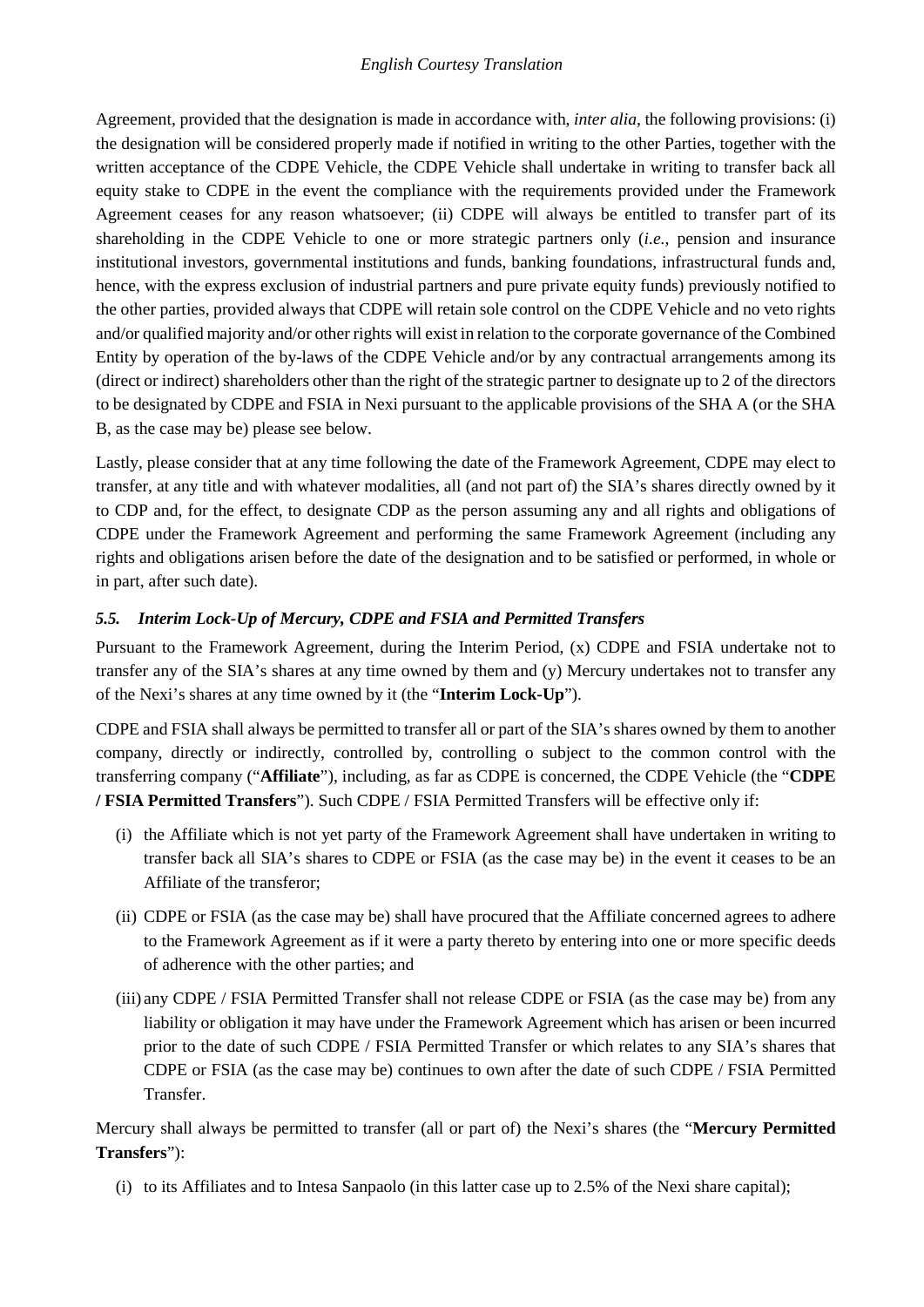- (ii) to any person who is an employee of Nexi as of the date of the Framework Agreement (and to any further person for the purposes of any relevant sell-to-cover procedure);
- (iii)in compliance with the exceptions to the lock-up undertakings as expressly provided in the placement agreements executed by Mercury on October 6, 2020;
- (iv) in compliance with any obligations which it has and/or rights Mercury has granted which require it to transfer or would on exercise thereof require it to transfer any Nexi's shares, in each case to the extent those obligations and/or rights have been fairly disclosed to CDPE and FSIA prior to the date hereof; and
- (v) pursuant to (i) any security interest granted to, or for the benefit of, the creditors in respect of any margin loan or similar financing incurred by Mercury and/or Clessidra Funds or its Affiliates in respect of its Nexi's shares (the "**Margin Loan Security Interest**") and/or (ii) any enforcement of any Margin Loan Security Interest,

in so far as the condition of the effectiveness of the Mercury Permitted Transfer:

- a. the Affiliate which is not yet party of the Framework Agreement shall have undertaken in writing to transfer back all Nexi's shares to Mercury in the event it ceases to be an Affiliate of Mercury;
- b. Mercury shall have procured that the Affiliate concerned agrees to adhere to the Framework Agreement as if it were a Party thereto by entering into one or more specific deeds of adherence with the other Parties; and
- c. any Mercury Permitted Transfer shall not release Mercury from any liability or obligation it may have under the Framework Agreement which has arisen or been incurred prior to the date of such permitted transfer or which relates to any Nexi Securities that Mercury continues to own after the date of such Mercury Permitted Transfer.

### *5.6. Other undertakings*

Pursuant to the Framework Agreement, Nexi shall timely prepare the prospectus or other equivalent document required by the applicable law for the purposes of the listing of the newly issued shares of the Combined Entity also with the support and cooperation, *inter alia*, of SIA and Nexi will submit it to Consob prior to the publication in order to seek for the approval on or prior to the date of the closing.

Nexi undertakes to do all things necessary or appropriate under applicable laws to obtain the admission to listing of the newly issued shares of Nexi and, in this respect, shall fully cooperate with Borsa Italiana S.p.A., completing all relevant required formalities, to achieve the issuance of listed newly issued shares of Nexi in favour of CDPE and FSIA upon the Effective Date. Nexi shall procure the publication of the prospectus or other equivalent document as soon as practicable following receipt of approval from Consob and, in any event, by no later than the date of the closing.

With the purpose to give to the market a comprehensive information on the contents of the Framework Agreement e, in so far as may be necessary, please note that the Framework Agreement provides, as usual in this kind of transactions, certain undertakings relating to Nexi and SIA with reference to the management of the Interim Period aimed at preserving the value of the groups. Consequently, Nexi and SIA shall be conducted in the ordinary course of business consistently with past practice and shall not be carried out, *inter alia*, acts and activities that may jeopardize the rights of the parties or, in any case, prevent or delay the consummation of the Transaction (such as, by way of examples, by-laws amendments, resolutions on liquidation and/or dissolution, extraordinary transactions also on the share capital and transfers of going concerns).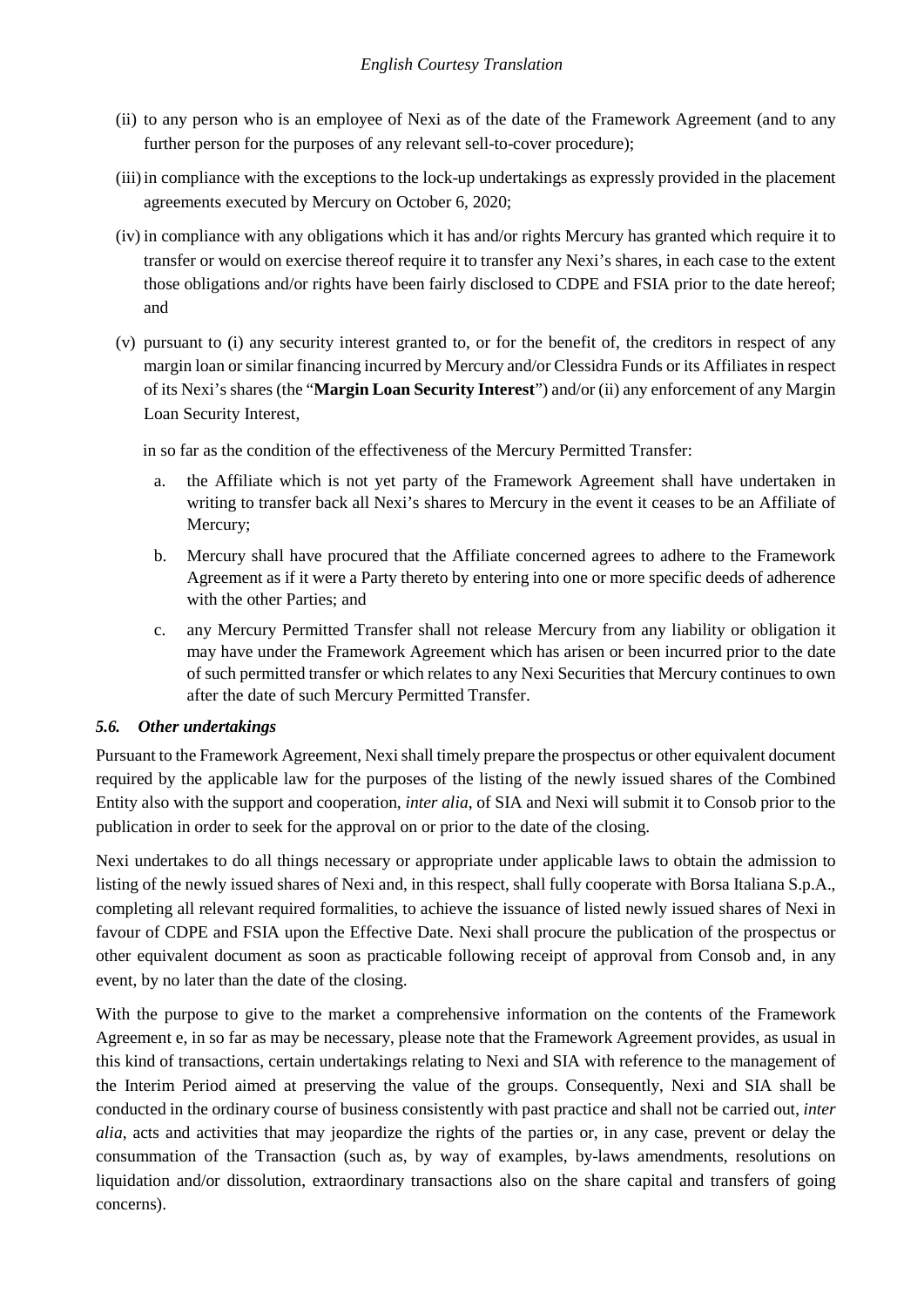### *Section II - the main contents of the shareholders' agreements provided for in the A Agreement in relation to Nexi are set out below.*

#### *5.7. No separate agreements no mandatory tender offer obligations*

Each party of the A Agreement (hereinafter, individually, the "**Party**" and, collectively, the "**Parties**") confirms and undertakes that it and its Affiliates (as defined below) are not parties to – and shall not enter into – any shareholders' agreements relating to Nexi, other than: (i) the Shareholders' Agreement; (ii) those shareholders' rights and obligations arising under or in connection with the Framework Agreement; (iii) the shareholders' agreement among the shareholders of Mercury entered into on March 11, 2019, as subsequently amended or supplemented, relating to Mercury and Nexi; (iv) the Nets Shareholders' Agreement; (v) the Management Sell-Down Letter, as subsequently amended or supplemented, as defined in the Nets Framework Agreement (the "**Management Sell-Down Letter**"); (vi) any shareholders' agreement entered into (or to be entered into) among CDPE and one or more strategic partners in their capacity as shareholders of the CDPE Vehicle, relating to same CDPE Vehicle and, subject to compliance with provisions related to CDPE Vehicle contained in the Shareholders' Agreement, the Combined Entity; (vii) any shareholders' agreement entered into (or to be entered into) among the H&F Investor and its current or future shareholders in their capacity as shareholders of the H&F Investor to the extent these agreements do not concern directly or indirectly the governance of Nexi; and (viii) any agreement to be entered into between CDPE and Poste setting forth the terms of the FSIA Reorganization and the transfer to CDPE (or any of its Affiliates, including the CDPE Vehicle) of the shares eventually owned by Poste (all rights, obligations and agreements referred to in points from (iii) to (viii) above, hereinafter, collectively, the "**Other SHAs**").

"**Affiliate**" means: (a) in case of a person which is a body corporate subject to the laws of Italy, a person that directly or indirectly controls, is controlled by, or is under common control with, such person, where, for the purpose hereof, "**control**" has the meaning set forth by Article 93 of the CFA; (b) in the case of a person which is a body corporate subject to the laws of a jurisdiction other than Italy, any direct or indirect subsidiary undertaking(s) or holding undertaking(s) of that person and any direct or indirect subsidiary undertaking(s) of such holding undertaking(s), or any person which manages and/or advises or is managed and/or advised by any such person, in each case from time to time; (c) in the case of a person which is a partnership or limited partnership, the partners of the person or their nominees or a nominee or trustee for the person, or any investors in a fund which holds interests, directly or indirectly, in the partnership or limited partnership or any sub fund or any other partnership in which the partnership holds, directly or indirectly, any interests; (d) any person which manages or advises any person referred to in paragraph (c) above; (e) in the case of Mercury only, each of Adven, Bain or Clessidra (including Clessidra only for so long as it is a, direct or indirect, shareholder of Mercury) (hereinafter referred to as the "**Funds**"); in the case of the H&F Investor only, H&F; and (f) in the case of the AB Investors only, Advent and Bain. In any case, an Affiliate of any person in paragraphs (a) to (e) above (but excluding any portfolio companies owned or managed by persons managed or advised by – or whose general partners, if applicable, are advised by – any of the Funds or H&F or their Affiliates), but excludes: (i) in respect of each of the Funds, any limited partner or investor of the funds advised and/or managed by any of the Funds or their Affiliates (as appropriate) and (except specific and express exclusions) each of Sunley House and the Excluded Bain Funds; (ii) in respect of the H&F Investor, any limited partner or investor in H&F, or in an H&F Co Investor, or in an Affiliate of the H&F Equity Investor (as applicable); and (iii) in respect of all Parties, the Combined Entity and its subsidiaries.

For the entire duration of the Shareholders' Agreement, each Party undertakes to the others that it: (a) shall not, (b) shall procure that its Affiliates do not, and (c) shall use all reasonable endeavours to procure that any other person acting in concert with it or any of its Affiliates does not, trigger an obligation to launch a mandatory public tender offer on any of the Parties, either severally or jointly (including as a result of the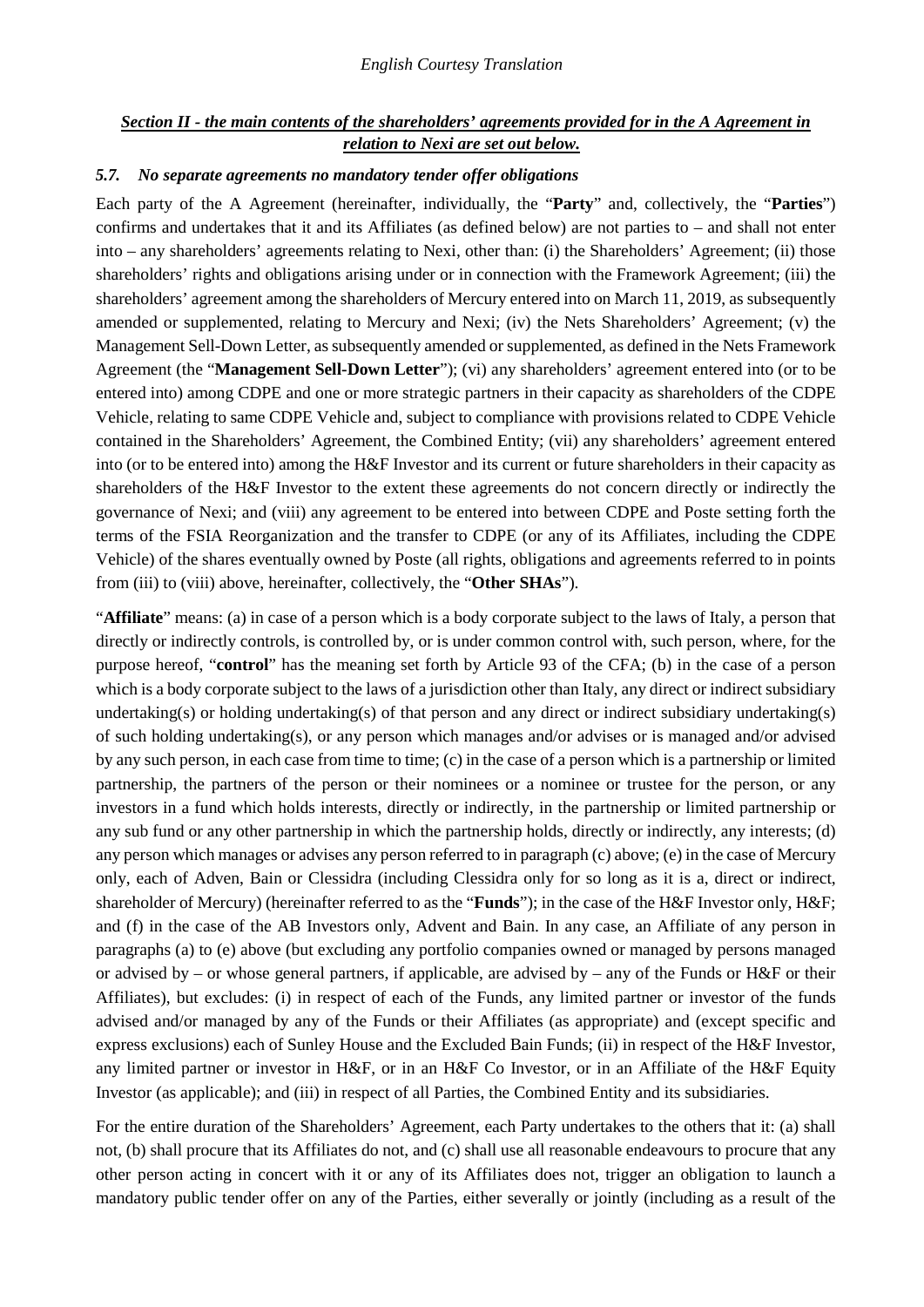acquisition of any shares or the execution of any shareholders' agreement). In such respect, each Party undertakes to keep: (i) promptly informed the other Parties of any acquisition or transfer of shares or the execution of any shareholders' agreement relevant for the above, and (ii) fully harmless and indemnified the other Parties from any liability which the latter may suffer as a result of such Party having caused the triggering of the obligation to launch any mandatory public tender offer over the shares for any or all the other Parties.

## *5.8. Key Governance principles*

The Parties mutually agree on their common purpose and strong intention that the Combined Entity: (i) continues to be listed on Borsa Italiana acting as an Italian relevant player in the highly competitive European digital payment industry in partnerships with all the primary banks; (ii) is not individually or jointly controlled by any of the Parties (and none of them is in the position to exercise direction and control (*direzione e coordinamento*) over the Group); (iii) maintains an efficient corporate governance pattern, in compliance with, and leveraging on, the best practices and standards of governance applicable to domestic and foreign public listed companies of comparable size; (iv) remains an excellence also in terms of people management and ability to retain and attract the best talents.

Each Party shall exercise its voting and other rights as shareholder of the Combined Entity in order to give full effect to the provisions of the Shareholders' Agreement and shall procure – to the maximum extent permitted under applicable law and within the limits provided herein – that any director designated by such Party shall exercise the relevant powers in this respect.

Any and all rights of FSIA contained in the Shareholders' Agreement shall be exercised in accordance with the corporate governance of FSIA. In this respect, CDPE represents and will procure that, for the entire duration of this Shareholders' Agreement: (i) CDPE is (and will be) the sole indirect controlling shareholder of FSIA, (ii) the majority of the directors of FSIA are (and will be) designated by CDPE, and (iii) no veto rights and/or qualified majorities and/or other rights exist (or will exist) in relation to the corporate governance of the Combined Entity by operation of the by-laws of FSIA and/or by any contractual arrangements between its (direct or indirect) shareholders.

The Parties agree that the Group shall be managed by a highly specialized management team which shall be well received by the institutional investors, leveraging on the professionalism at the various organizational level of the internal resources of both Nexi and SIA, as existing at the date hereof. In particular, the management team will be identified by the chief executive officer of the Combined Entity: (a) in accordance with the best practices for listed companies of comparable size and in line with the relevant principles and guidelines, as well as (b) taking into due account the competences and professional skills – as existing at the level of both SIA and Nexi, at the date hereof – for the future growth of the Combined Entity.

The Parties (other than the H&F Investor) agree that, as promptly as possible following the date of the Shareholders' Agreement, the Board of Directors shall adopt: (a) an initial Business Plan which shall reflect and expand the guidelines agreed by Nexi, SIA, Mercury, CDPE and FSIA pursuant to the Framework Agreement; and (b) an appropriate management retention package (in cash and/or shares), providing lock-up and – where needed – vesting obligations, in line with the best practices for listed companies of comparable size. For the entire duration of the Shareholders' Agreement, such Parties shall monitor the compliance with the agreed guidelines and shall exercise their voting and other rights as shareholders of the Combined Entity in order to give full effect to the guidelines subject to the primary and common goal to assure the value creation for, and the best interest of, all shareholders.

Mercury, the AB Investors and the H&F Investor shall procure that any and all directors, managers, officers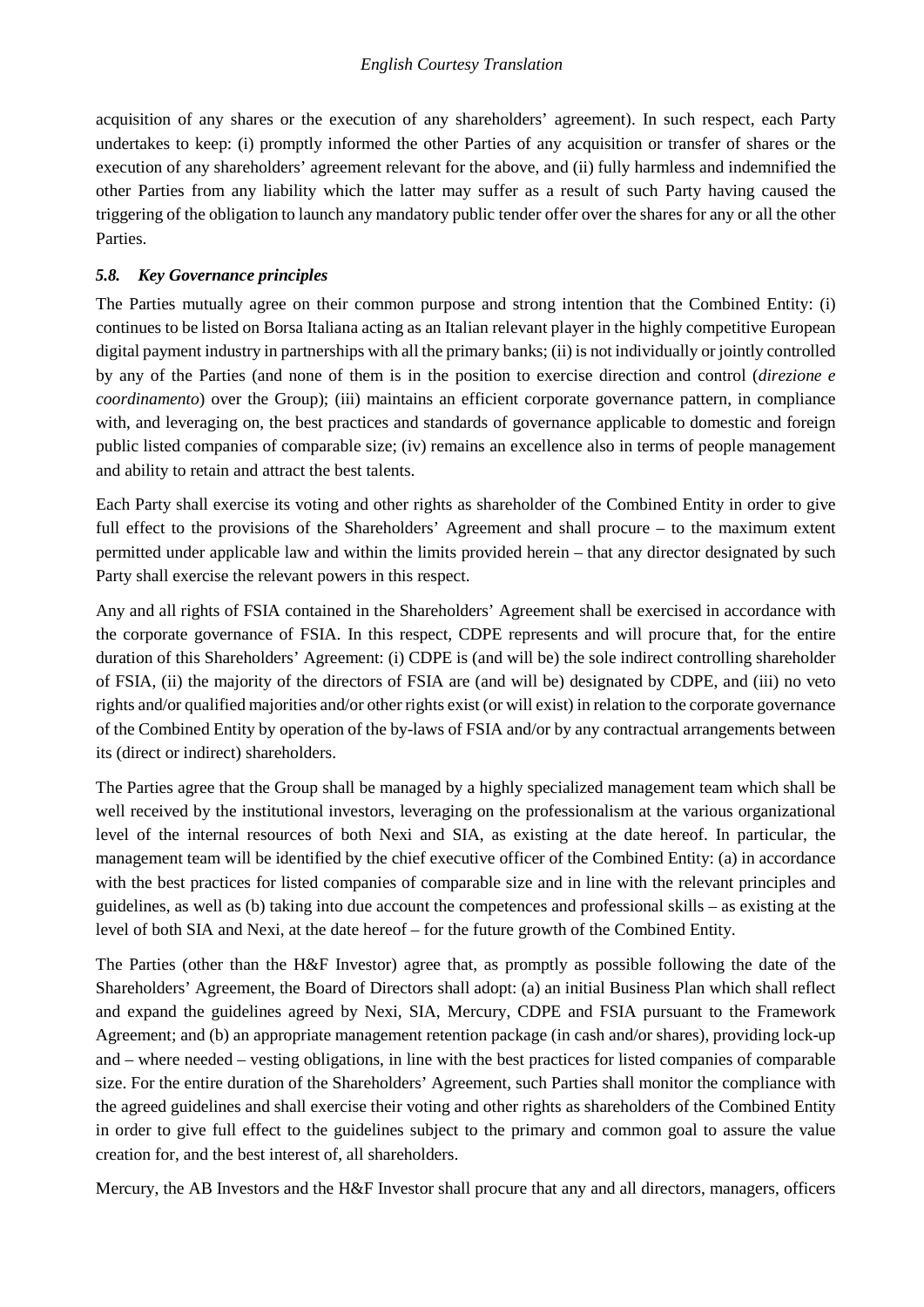and employees of any of them and/or any of their respective Affiliates cease to be directors and to hold any managerial positions/offices in the Material Subsidiaries (as defined below) with effect from the Effective Date. Moreover, the Parties agree that: (i) as promptly as possible following – and, in any case, within 15 (fifteen) business days from – a written request from CDPE, the Board of Directors shall amend the D&C Regulation so as to reflect any and all reasonable comments made by CDPE, also in terms of matters to be addressed by the D&C Regulation and relevant materiality thresholds and (ii) the Combined Entity shall cause the board of directors of each of the subsidiaries to acknowledge, approve and implement the D&C Regulation.

# *5.9. Resolutions of the Shareholders' Meetings and the Board of Directors' Meetings of Nexi*

To the purpose of this Essential information, "**Reserved Matters**" has the following meaning:

- 1) Notwithstanding any changes to Nexi's by-laws expressly contemplated in the Framework Agreement, any change in the incorporation documents (including the by-laws) of the Combined Entity or any Material Subsidiary (including any change in the name of the Combined Entity, or any change resulting from a reduction in share capital, merger or demerger (other than between wholly-owned Group entities or between such entities and Nexi), or transformation).
- 2) Any acquisition by the Combined Entity of its shares from shareholders, which is not made *pro rata* with respect to all shareholders.
- 3) Any capital increase in the capital of the Combined Entity or any subsidiary reserved to third parties to the exclusion or limitation of shareholders' legal option rights, other than capital increases to service LTIs or other management incentive/option plans.
- 4) Any liquidation, wind-up (or similar proceeding) of the Combined Entity or any Material Subsidiary ("**Material Subsidiary**" means any Affiliate of Nexi and SIA whose turnover in the 12 (twelve) months preceding the Effective Date has counted for more than 5% (five percent) of the overall turnover of, respectively, the Nexi group and the SIA group).
- 5) Any material change in the nature of the business activity of any member of the Group (including any investment, transaction, arrangement, agreement or understanding that is not directly related to the digital payment business), or the jurisdiction in which any member of the Group operates.
- 6) The de-listing of the Combined Entity.
- 7) The completion of any transaction, agreement or arrangement by the Combined Entity and/or any other member of the Group with a related party of the Combined Entity, as defined under IAS 24.
- 8) The incurrence of any capital expenditure that would bring the ratio of the total annual value of the Group's capital expenditure to the Group's *pro forma* consolidated revenues above 20%.
- 9) The adoption of new regulations relating to the exercise of Group direction and control or any amendments to the D&C Regulations (after those made at the request of CDPE pursuant to the Shareholders' Agreement).
- 10) The performance by any member of the Group of any acquisition, sale, merger, demerger or other extraordinary transaction, when the value of the transaction exceeds a total of Euro 300,000,000 per year (except that in B Agreement, the value of the transaction exceeds a total of Euro 200,000,000).
- 11) The conclusion by any member of the Group of any financing or refinancing transaction, or the issuance of any bond or other debt instrument, that would cause the ratio of the Group's consolidated financial debt to the Group's pro forma consolidated EBITDA to exceed 4:1.
- 12) Any change in the reporting policies, fiscal and/or financial bases or methods, as well as in the principles/policies, reports or financial years of any member of the Group.
- 13) Any resolution to change the number of members of the Board of Directors of the Combined Entity that is not in accordance with the Shareholders' Agreement.
- 14) For the first 24 months after the Effective Date, the implementation of collective dismissal procedures or other personnel reduction procedures (other than voluntary procedures or early retirement plans) concerning any of the Italian Material Subsidiaries.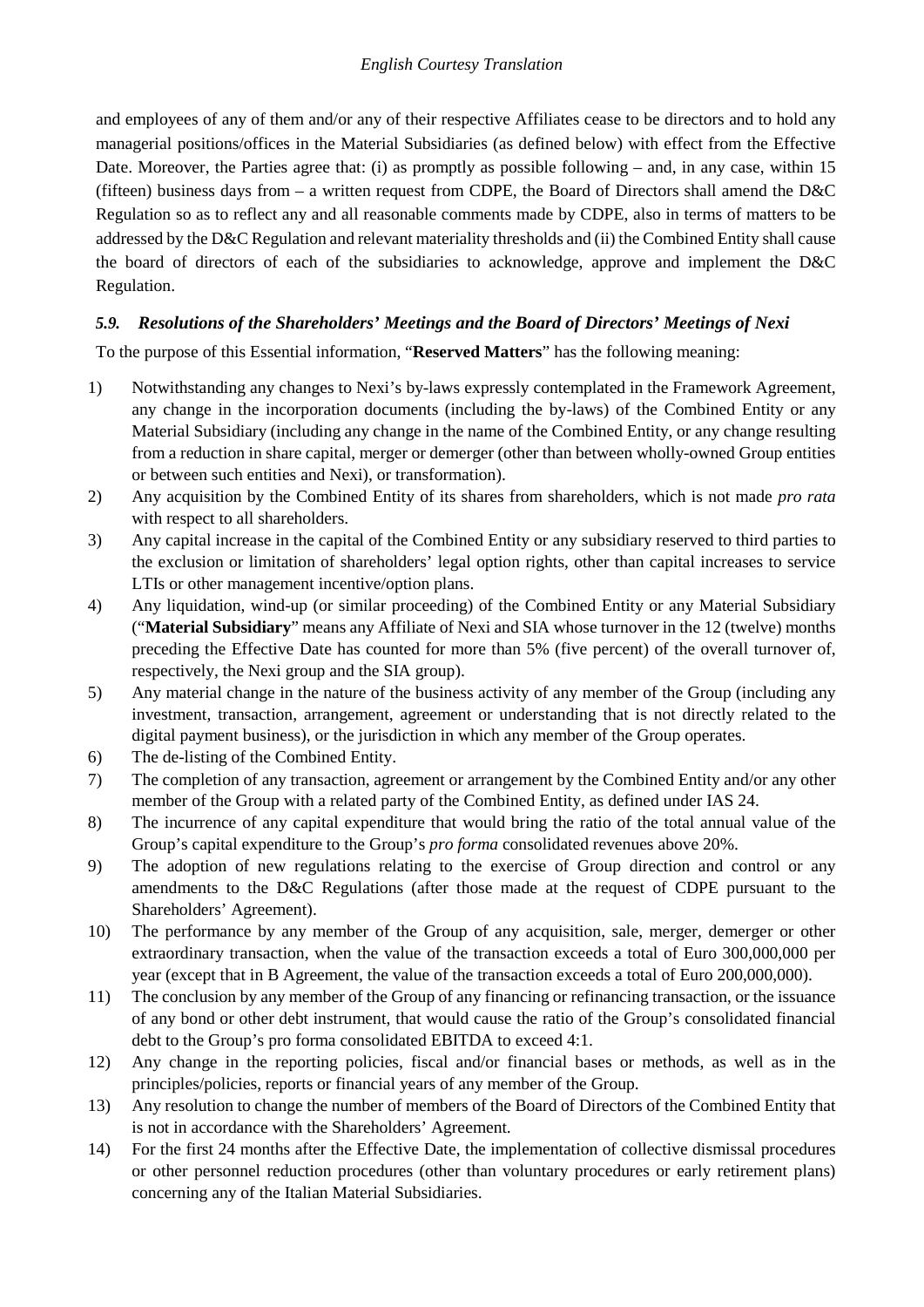Each Party shall exercise its voting rights as shareholder of the Combined Entity in a coordinated and joint manner together with the other Parties on the resolutions concerning: (i), except for the H&F Investor, the Reserved Matters in such a way that, if the AB Investors, Mercury, CDPE and FSIA do not reach a common position among them in respect of the relevant resolution, all Parties (other than the H&F Investor which may vote at its discretion) shall vote together in order not to pass the resolution, and (ii) the appointment of the Board of Directors and the Board of Statutory Auditors of Nexi, so as to always comply with relevant provisions of the Shareholders' Agreement. Moreover, each Party shall, to the maximum extent permitted under applicable law and in accordance with their fiduciary duties, procure that any director designated by such Party, from time to time, in the Combined Entity (but, for the sake of clarity, excluding any independent director) exercises his/her voting rights, as well as any other power and authority granted to him/her, in a coordinated and joint manner together with the directors designated by the other Parties on the resolutions concerning: (i) except for the H&F Investor, those applicable Reserved Matters in such a way that, if the nonindependent directors designated by the AB Investors, Mercury, CDPE and FSIA do not reach a common position among them in respect of the relevant resolution, all directors designated by the Parties (other than the directors designated by the H&F Investor who may vote at their discretion) shall vote together in order not to pass the resolution, and (ii) the appointment/replacement of the chief executive officer, the replacement of the members of the Board of Directors pursuant to Article 2386, paragraph 1, of the Civil Code and any other applicable matter, so as to always comply with the relevant provisions under the Shareholders' Agreement.

### *5.10. Composition of the Board of Directors and Board of Statutory Auditors of Nexi*

#### *Board of Directors*

As from the Effective Date and until the earlier of (i) the date of the Shareholders' Meeting approving the annual financial statements of the Combined Entity as of December 31, 2021 and (ii) the date of the Shareholders' Meeting appointing a new Board of Directors following the one in office at the Effective Date (hereinafter, referred to as the "**First Term**"), the Board of Directors is composed as follows:

- (i) 6 members of whom 1 non-independent member to be appointed as vice-chairman and 4 members to qualify as independent directors and 1 member to satisfy the gender-equality requirements – jointly designated by CDPE and FSIA;
- (ii) Paolo Bertoluzzo, as CEO of Nexi (the "**Initial CEO**");
- (iii) 4 members of whom 1 to be appointed as chairman, 3 members can also qualify as non-independent, and 1 member to qualify as independent director and 2 members to satisfy the gender-equality requirements – designated by Mercury;
- (iv) 1 (one) member who can also qualify as a non-independent director designated by AB Europe;
- (v) 1 (one) member who can also qualify as a non-independent director designated by Eagle SCA; and
- (vi) 2 (two) members who can also qualify as non-independent directors designated by the  $H \&F$ Investor.

The composition of the Board of Directors may be modified in case of decrease, during the First Term, of the aggregate shareholding percentage of the Combined Entity's share capital owned, directly or indirectly (including through the CDPE Vehicle), by CDPE and FSIA below the Governance Threshold (as defined in the Shareholders' Agreement). In this latter case, CDPE and FSIA shall cause that 1 (one) independent director designated by them promptly resigns from the office and the Parties shall cause that such resigning director is replaced, also pursuant to Article 2386, paragraph 1, of the Civil Code, by 1 (one) independent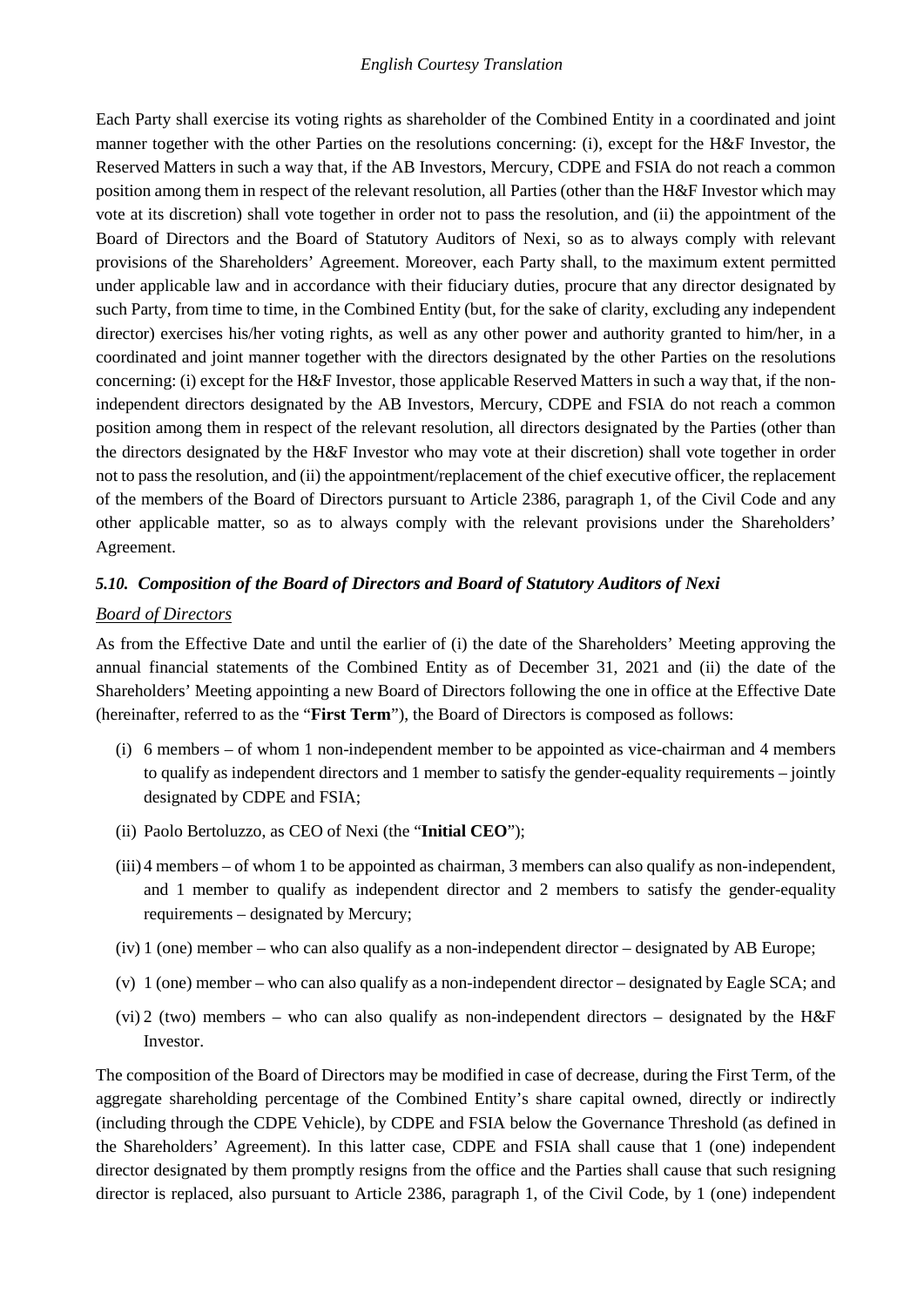director jointly designated by Mercury and the AB Investors. Notwithstanding anything to the contrary, each of the rights provided under para. (iii), (iv) and (v) above shall be intended as attributed to Mercury and the AB Investors.

As from the date of expiry of the First Term (excluded) and until the date of the Shareholders' Meeting approving the annual financial statements of the Combined Entity as of December 31, 2024 (hereinafter, referred to as the "**Second Term**"), should CDPE and FSIA hold, directly or indirectly (including through the CDPE Vehicle), an aggregate shareholding percentage of the Combined Entity's share capital equal or higher than the Governance Threshold, the Board of Directors of Nexi will be composed as follows:

- (i) 6 members of whom 5 members to qualify as independent directors and 1 of them to be appointed as chairman, and 2 members to satisfy the gender-equality requirements – jointly designated by CDPE and FSIA;
- (ii) 2 members who can also qualify as non-independent directors jointly designated by Mercury and the AB Investors;
- (iii) Without prejudice to the Shareholders' Agreement, the Initial CEO;
- (iv) 2 members who can also qualify as non-independent directors designated by the H&F Investor; and
- (v) 2 members designated by the minorities.

Otherwise, from the expiry of the First Term (excluded) and until the Second Term, if CDPE and FSIA hold, directly or indirectly (including through the CDPE Vehicle), an aggregate percentage of the share capital of the Combined Entity lower than the Governance Threshold, Nexi's Board of Directors will be composed as follows:

- (i) 5 members including 4 independent members and 1 (one) of them to be appointed as chairman, and 2 members who satisfy the gender equality requirements of applicable law -jointly appointed by CDPE and FSIA;
- (ii) 3 members including 1 independent member and, in this case, 1 member who satisfy the gender equality requirements of applicable law - designated jointly by Mercury and the AB Investors;
- (iii) Without prejudice to the Shareholders' Agreement, the Initial CEO;
- (iv) 2 members who can also qualify as non-independent directors designated by the H&F Investor; and
- (v) 2 members designated by the minorities.

The abovementioned composition of the Board of Directors may be modified in case of increase or decrease, during the Second Term, of the aggregate shareholding percentage of the Combined Entity's share capital owned, directly or indirectly (including through the CDPE Vehicle), by CDPE and FSIA above or below the Governance Threshold. In these latter cases, Mercury and the AB Investors, or CDPE and FSIA (as the case may be) shall cause that 1 (one) independent director designated by them promptly resigns from the office and all Parties shall cause that the resigning director is replaced, also pursuant to Article 2386, paragraph 1, of the Civil Code, by 1 (one) independent director jointly designated by CDPE and FSIA, or Mercury and the AB Investors (as the case may be).

The Parties acknowledge and agree that: (i) all candidates, designated by the applicable Party(ies), to be appointed as independent directors of the Combined Entity shall have the requisites of independence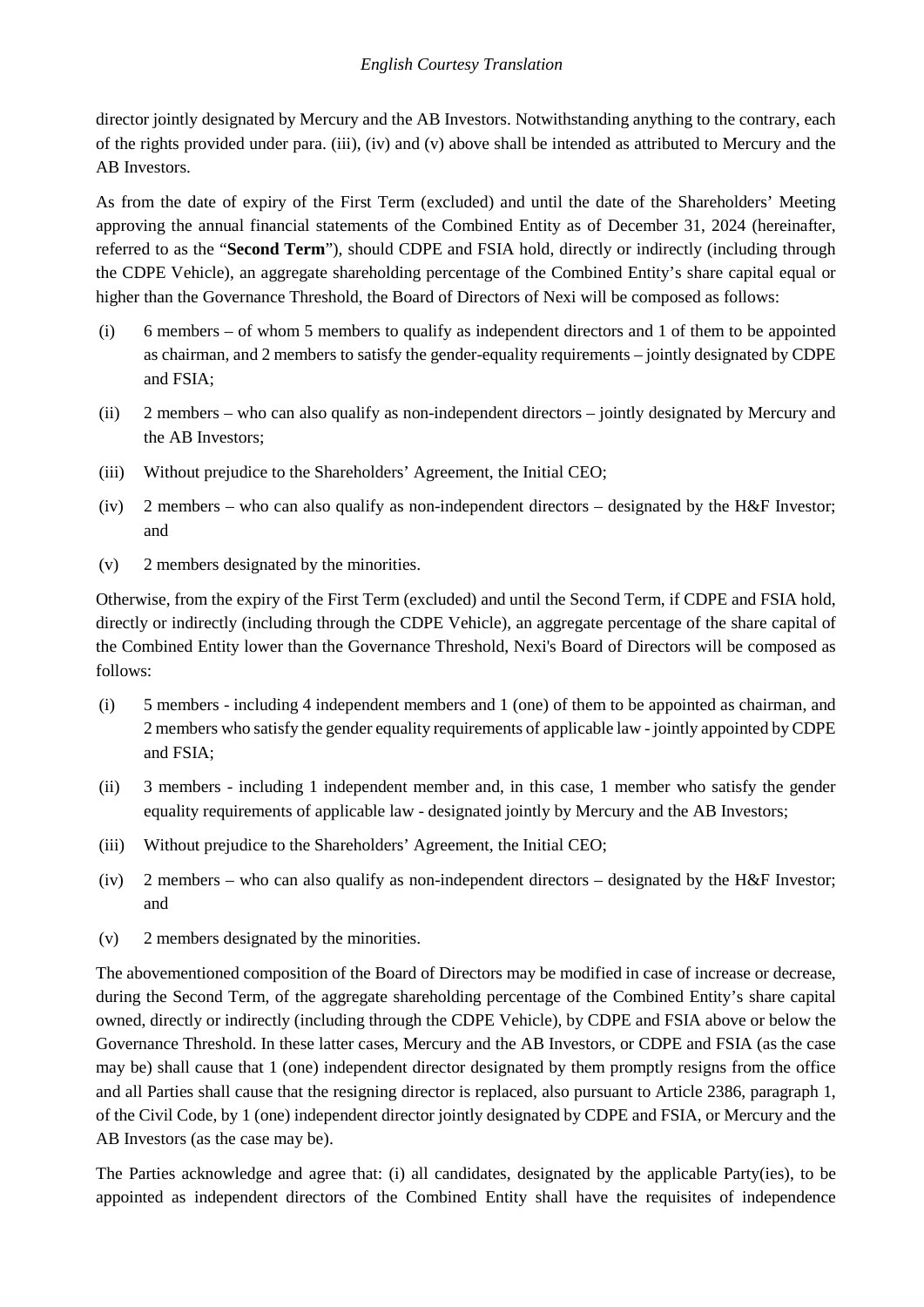prescribed for directors of listed companies by the law (including by the applicable Corporate Governance Code (*Codice di Autodisciplina*)); and (ii) in line with the best practices and standards of governance applicable to public listed companies, all candidates, designated by the applicable Party(ies), to be from time to time appointed or co-opted as members of the Board of Directors of the Combined Entity, shall (overall the "**Selection Criteria**"):

- (i) not be directors or employees of competitors of the Group or of any major commercial banks, nor employees of the Group (except for the chief executive officer who may be also *direttore generale* pursuant to Article 2396 of the Civil Code);
- (ii) satisfy certain professional requirements, such as international professional background and previous experiences as director or auditor in domestic or foreign listed entities, or with key roles in companies of size comparable to the one of the Combined Entity operating in the payment, digital technology, banking or financial sectors; and
- (iii) be identified in compliance with the applicable Law and the By-laws and also taking into account any appropriate indication by the Remuneration and Appointment Committee of the Combined Entity.

The Parties shall procure that at least 1 director designated by Mercury and the AB Investors) – on one side –, the H&F Investor – on another side – and CDPE and FSIA – on another side – sits as a member of: (x) the strategic committee of the Combined Entity; and (y) any further committee of the Board of Directors on which at least a director designated by the other Party(ies) sits from time to time.

Any director designated in accordance with above, other than any individual holding the position of chief executive officer (*i.e.* CEO) of Nexi (the "**CEO**"), can be removed (with our without cause), from time to time, and at any time, by the Shareholders' Meeting, upon request of the Party(ies) which designated him/her. The requesting Party(ies) shall indemnify Nexi and/or the other Party(ies) against any claims or actions which the removed director may, respectively, advance or bring in connection with such removal. Should a director designated, other than any individual appointed as CEO of the Company, resign or, otherwise, cease for any reason whatsoever to hold his/her office during the First or Second Term (as applicable), then, the Party(ies) which designated the ceased director shall be entitled to designate the new director in order to preserve the composition of the Board of Directors set out above.

The Parties acknowledge and agree that the H&F Investor rights under the Nets Shareholders Agreement will be unaffected (for a description of which see the key information published on Nexi's website, "*Investors/Governance*" section).

During the First Term the Initial CEO will: (a) be the chief executive officer (*amministratore delegato*) and sole "*direttore generale*" of Nexi and the Group pursuant to Article 2396 of the Civil Code, and (b) maintain the same delegated powers/authorities and the same roles/titles in the other subsidiaries of the Group as held at the date of the Shareholders' Agreement.

Without prejudice to the above, in the event that the Initial CEO ceases from the office as chief executive officer (*amministratore delegato*) for any reason whatsoever, within and no later than 15 (fifteen) days from the effective date of his cessation from the office (unless CDPE, FSIA, the AB Investors and Mercury have in the meantime agreed in writing upon the person replacing the Initial CEO as chief executive officer (*amministratore delegato*) and sole "*direttore generale*" of Nexi – hereinafter, referred to as the "**New CEO**"), CDPE, FSIA, the AB Investors and Mercury, with the support of a jointly identified specialised headhunting company, will proceed with the selection of the New CEO, according to the specific procedures and criteria detailed in the Shareholders' Agreement.

The Parties acknowledge and agree that: (x) Mercury will previously consult the H&F Investor in respect of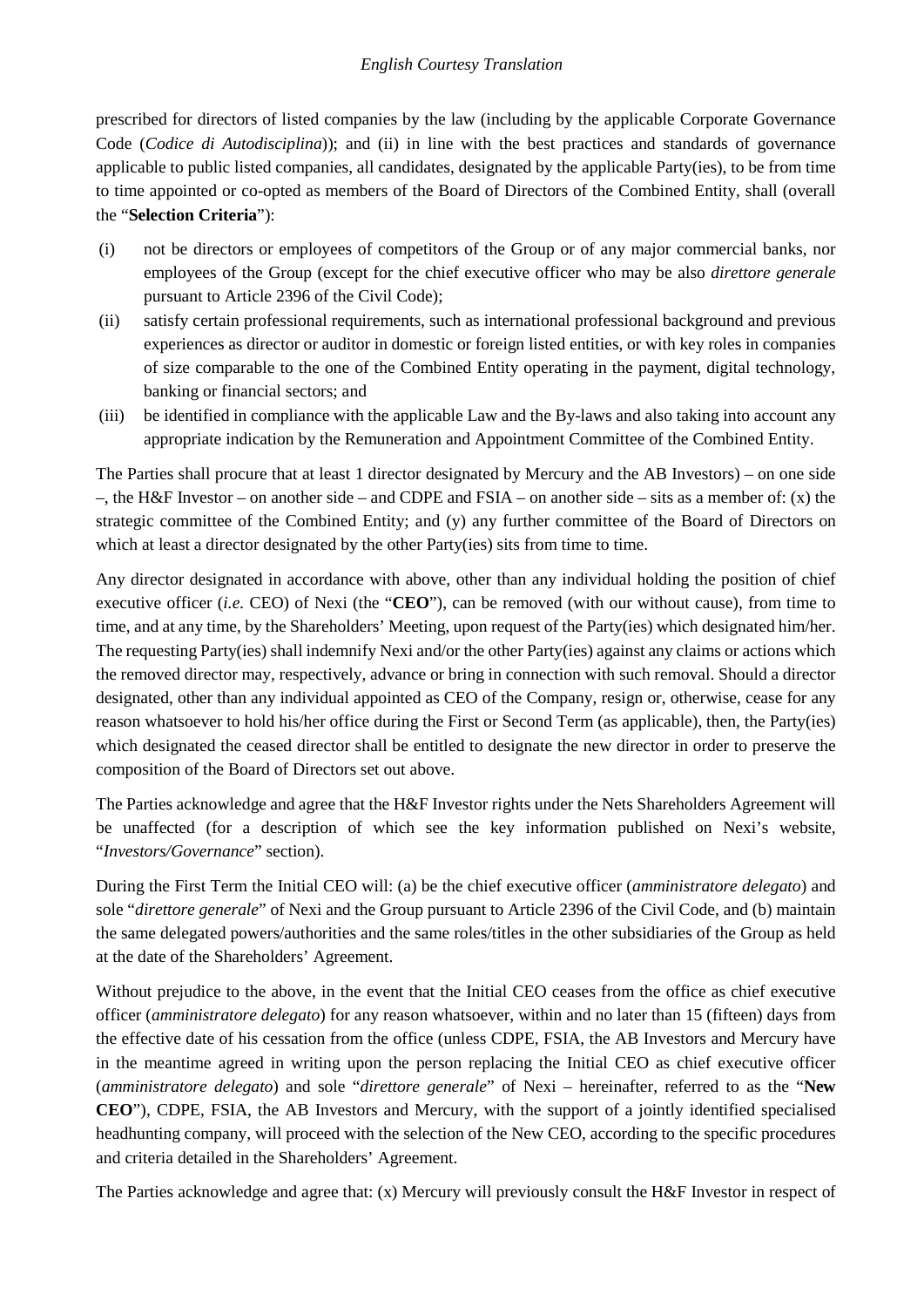the above designation process it remaining understood that Mercury and the AB Investors will be the sole Parties involved in such designation process vis-à-vis CDPE and FSIA; (y) the selection mechanism set forth in this Clause will apply for the designation of any New CEO; (w) any New CEO will be granted substantially with the same scheme of delegated powers/authorities vested with – and the same roles/titles in the other subsidiaries of the Group held by – the Initial CEO; and (z) the remuneration (including, without limitation, the fixed and variable remuneration and any fringe benefits) of any New CEO shall be in line with the then applicable market practice.

### *Board of Statutory Auditors*

During the First Term the Board of Statutory Auditors is composed as follows:

- (i) 1 effective member and 1 alternate member jointly designated by CDPE and FSIA; and
- (ii) the remaining 2 effective member of whom 1 acting as chairman of the Board of Statutory Auditors and 1 (one) alternate member jointly designated by Mercury and the AB Investors.

Each Party shall cause that for the entire duration of the Second Term, the Board of Statutory Auditors is composed as follows (in compliance with applicable law and the By-laws):

- (i) 1 effective member and 1 alternate member jointly designated by CDPE and FSIA;
- (ii) 1 effective member jointly designated by the AB Investors and Mercury; and
- (iii) 1 effective member, who will act as chairman of the Board of Statutory Auditors, and 1 alternate member, designated by the minorities.

Should any effective and/or alternate auditor designated pursuant to above resign or, otherwise, cease for any reason whatsoever to hold his/her office prior to the expiry of the terms thereof, the Party(ies) which designated the ceased auditor shall designate (in compliance with the applicable law and the By-laws) the new auditor in order to preserve the composition of the Board of Statutory referred to above.

### *5.11. Lock-up provisions, permitted transfers and call option*

The Parties (other than the AB Investors and the H&F Investor) agree that for a period of:

- (i) 6 months starting from the Effective Date (hereinafter, referred to as the "**First Lock-up Period**"), each Party shall not transfer any shares of the Combined Entity and be prevented from any hedging activity on the shares of the Combined Entity; and
- (ii) 12 months from the expiry of the First Lock-up Period (hereinafter, referred to as the "**Second Lockup Period**"), each of the applicable Parties shall not transfer any shares of the Combined Entity, it being understood that, during such Second Lock-up Period, Mercury (as well as Poste, in case of FSIA Reorganization, and Clessidra (or Fides, or any other of its Affiliates), in case of Mercury Reorganization) to transfer up to 50% of the shares of the Combined Entity owned by it as of the expiry date of the First Lock-up Period and the remaining 50%, at any time, to the extent that the price per share, as of the trading day prior to the date of the relevant transfer, is higher than Euro 16.88.

Notwithstanding anything to the contrary, at any time, including during the First Lock-up Period and the Second Lock-up Period:

- (i) each Party shall be permitted to transfer all or part of its shares of the Combined Entity: (a) to its Affiliates; or (b) upon mandatory provisions of law or order from any competent authority; and
- (ii) Mercury shall be entitled to transfer all or part of its shares of Nexi: (a) to Affiliates Companies and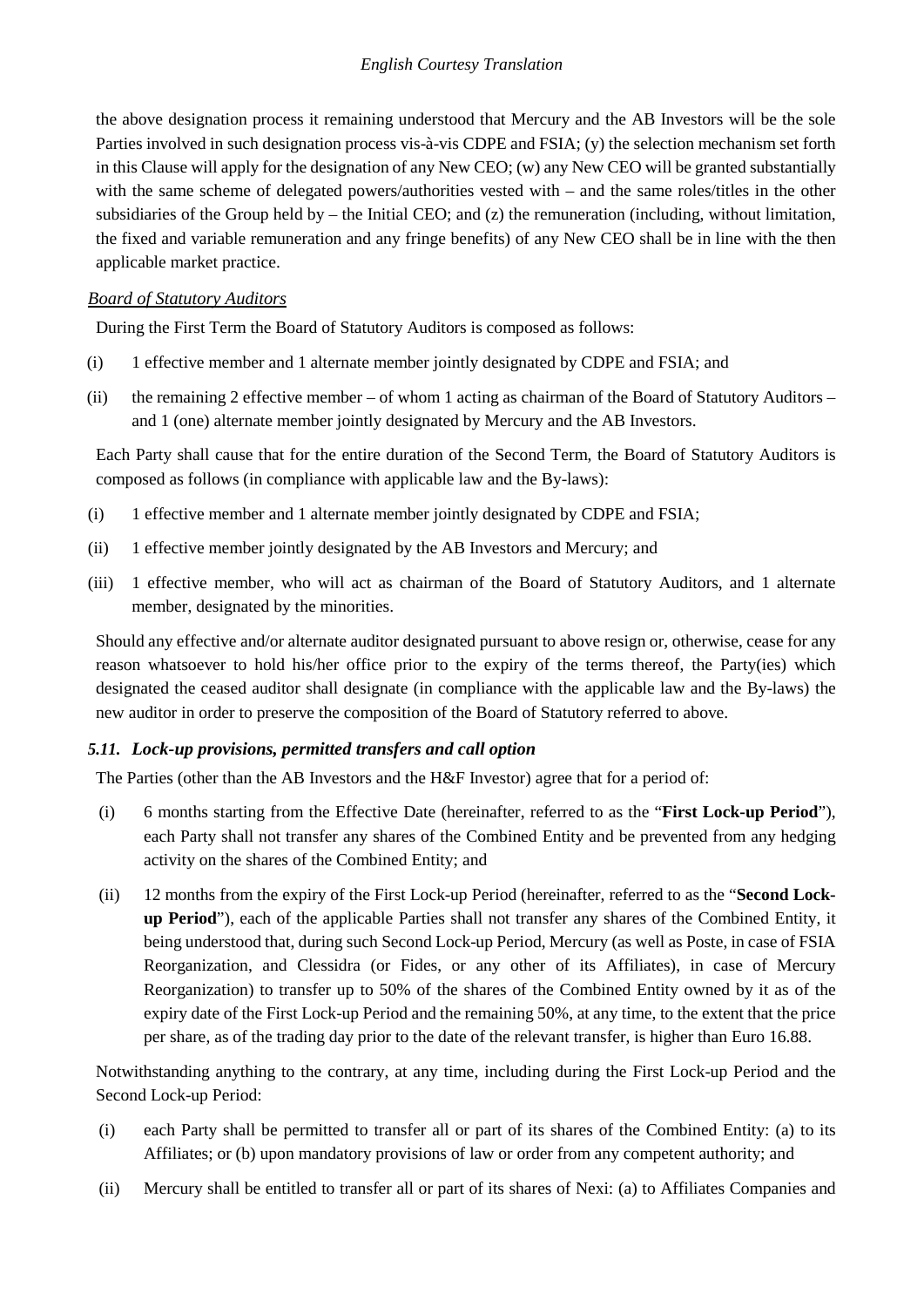to Intesa San Paolo S.p.A. (in the latter case up to the 2,5% of the share capital of Nexi); (b) to any person which is an employee of Nexi as of the date of the Shareholders' Agreement (and to any further person for the purposes of any relevant sell-to-cover procedure); (c) in compliance with the exceptions to the lock-up undertakings as expressly provided in the placement agreements executed by Mercury on October 6, 2020; (d) to Clessidra (or Fides, or any other of its Affiliates) as a result of the Mercury Reorganization, subject to Clessidra (and the relevant Affiliate, if this is the case) agreeing to adhere to the Shareholders' Agreement as if it(they) were a Party(ies) hereto by entering into one or more specific deeds of adherence with the other counterparties to the Shareholders' Agreement; (e) in compliance with any obligations which Mercury has and/or rights Mercury has granted which require it to transfer or would on exercise thereof require it to transfer any shares of Nexi, in each case to the extent those obligations and/or rights have been fairly disclosed to CDPE and FSIA prior to the execution date of the Shareholders' Agreement; and (f) pursuant to (i) any security interest, margin loan or similar financing incurred by Mercury and/or Clessidra Funds or its Affiliates Companies concerning any share of Nexi (the "**Margin Loan Security Interest**") and/or (ii) any enforcement of any Margin Loan Security Interest,

notwithstanding specific provision (as provided for in the Framework Agreement) for purposes of the effectiveness of any transfer pursuant to clause (i)(a) above to an Affiliate (including FSI and/or Poste as a result of the FSIA Reorganization) that is not already a Party to the Shareholders' Agreement.

Notwithstanding anything in the Other SHAs to the contrary, for the entire duration of the Shareholders' Agreement, the AB Investors undertake not to, without the prior written consent of CDPE (not to be unreasonably withheld in case CDPE together with FSIA and their Affiliates, in aggregate, maintain a shareholding larger than each of the AB Investors, Mercury and their participated person): (i) transfer their shares of the Combined Entity to any person which is participated (whether directly or indirectly via their subsidiaries) by both AB Europe and Eagle SCA; and (ii) transfer their shares of the Combined Entity to Mercury or any of its subsidiaries.

If any of Mercury, AB Europe and/or Eagle SCA, elect to complete a first transfer, individually or jointly, of all or part of their shares representing at least 1% (one percent) of the Nexi's share capital (hereinafter, referred to as the "**Selling Shareholder**"), CDPE will have, pursuant to Article 1331 of the Civil Code, an irrevocable option with respect to such first transfer (hereinafter, referred to as the "**Call Option**"), but will not be obliged, to purchase from the Selling Shareholder(s), which will be instead obliged (irrespectively of the number of Shares it/they owns(own)) to (jointly) sell (directly and/or through any Tagging Shareholders), a number of Shares equal to the "**Basket Shares**" (hereinafter, referred to as the "**On-option Shares**". For purposes of clarity, "Basket Shares" means a number of shares of the Combined Entity representing 5% of the share capital of the Combined Entity), it being understood that, as a condition to the First Transfer (as defined below), the Selling Shareholder(s) shall always be in the position to directly sell (or procure the sale of) to CDPE a number of On-option Shares equal to the Basket Shares. To such end, within 5 business days from the date when the transfer of shares pursuant to the above is effected by the Selling Shareholder(s) for the first time during the term of the Shareholders' Agreement (hereinafter, referred to as the "**First Transfer**"), the Selling Shareholder(s) shall deliver a written notice to CDPE (hereinafter, referred to as the "**Transfer Notice**"), with copy to the Tagging Shareholders, whereby the Selling Shareholder(s) states(state) the number of transferred shares and the price payable per each transferred share.

"**Tagging Shareholders**" means: (i) the H&F Investor under the Shareholders' Deed and/or any of its Affiliates; (ii) nInvestment 1 ApS, Bamboh Co-Investments ApS, Stargazer Invest ApS, Investment Lux S.C.Sp. and EmpCo A/S under the Management Sell-Down Letter, in each case to the extent they have not waived their relevant rights thereunder; and (iii) Mercury, AB Europe, Eagle SCA, and/or any of their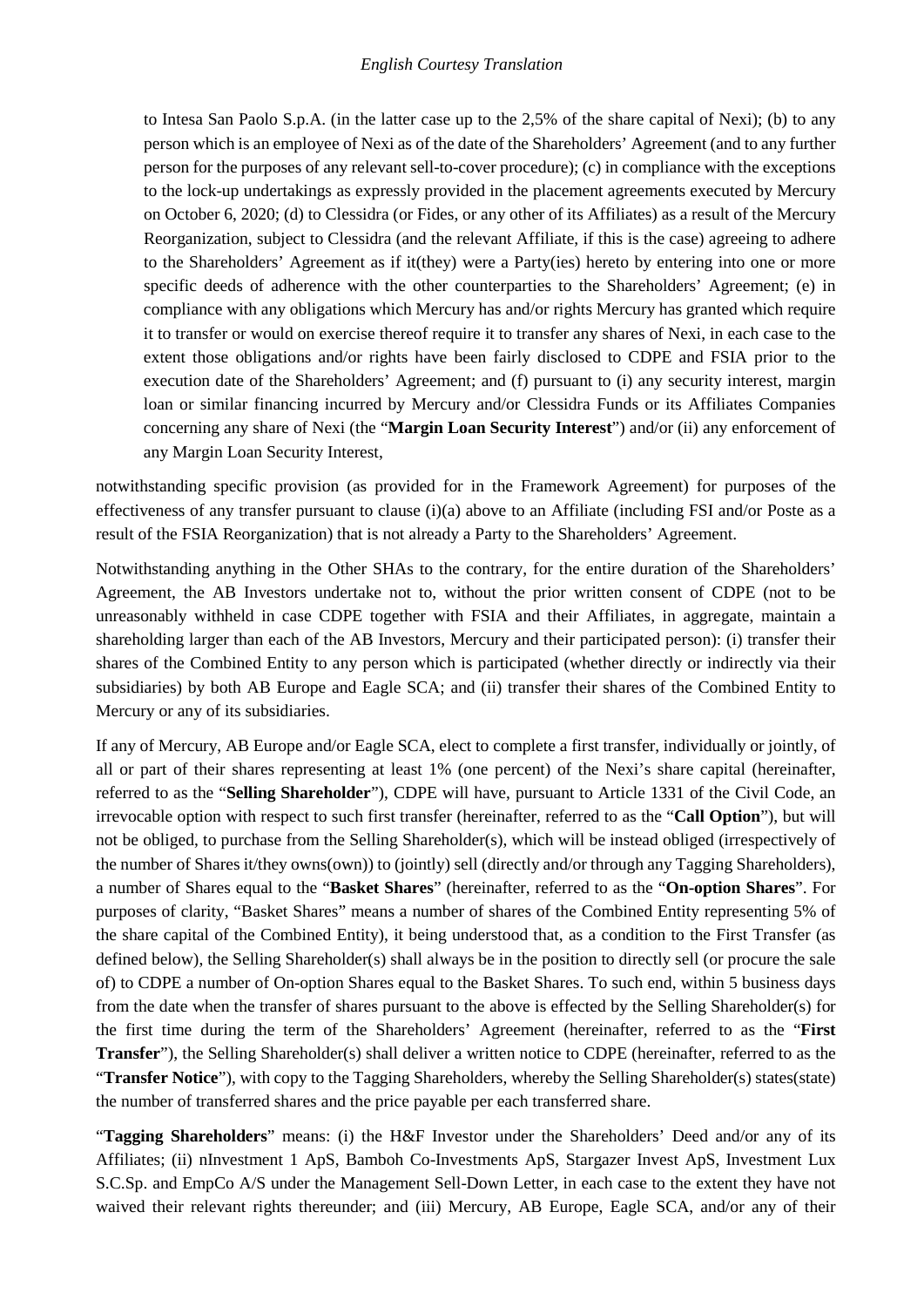### respective Affiliates.

The Call Option can be exercised by CDPE according to specific terms and conditions provided under the Shareholders' Agreement, among which:

- (i) the Selling Shareholders shall procure that, in case one or more Tagging Shareholders has(have) elected to transfer its/his/their shares of the Combined Entity in the context of the Call Option pursuant to the applicable provisions of the Nets Shareholders Agreement and the Management Sell-Down Letter, such Tagged Shares will be acquired by CDPE (and/or any of its Affiliates) simultaneously with (and on the same terms as) the transfer by same Selling Shareholder(s) of the other Optioned Shares to CDPE, subject to the positive assessment performed by CDPE on the Tagging Shareholder(s) with respect to CDPE's compliance and investment criteria policies, and anti-money laundering rules (and provided, in any event, (a) that the number of Tagged Shares shall reduce accordingly the number of Shares to be transferred by the Selling Shareholder(s) to CDPE (and/or any of its Affiliates) in the context of the Call Option with the effect that the Optioned Shares remain unchanged, and (b) that, if no notice is delivered by the Selling Shareholder(s) pursuant to (and within the deadline set forth in) point (iii) above, the relevant Call Option will be validly exercised in respect of the Optioned Shares only;
- (ii) the exercise of the Call Option will be subject to CDPE (or any of its Affiliates, including the CDPE Vehicle, as the case may be) agreeing in writing to the terms of the Underwriter Lock-Up (as defined and disciplined in the Nets Shareholders Agreement) in respect of the Optioned/Tagged Shares or of any other customary lock-up arrangements equivalent to those which the Selling Shareholder(s) or the Tagging Shareholder(s) entered into in the context of the First Transfer or the Second Transfer (as defined below) (as the case may be), which, in any case, shall have a duration not exceeding 12 months from the closing date of the exercise of the Call Option;
- (iii) the exercise of the Call Option will be subject to such exercise not triggering any obligation to launch any mandatory public tender offer over the shares and any mandatory regulatory consent being obtained.

"**Optioned Shares**" means the number of On-Option Shares on which one elects to unconditionally and irrevocably exercise the Call Option, which, in any case, cannot be less than 2.5% of the Combined Entity's share capital. "**Tagging Shares**" means the number of shares of the Combined Entity which each applicable Tagging Shareholder is entitled to transfer to CDPE pursuant to the applicable provisions of the Nets Shareholders Agreement and the Management Sell-Down Letter.

The procedure related to the exercise of the Call Option will apply, *mutatis mutandis*, also in case, following completion of the First Transfer without CDPE having exercised the Call Option (or having exercised it for a number of Optioned Shares lower than the Basket Shares), any of the Selling Shareholders further elects to make a second transfer (such further transfer, hereinafter, referred to as the "**Second Transfer**") of all or part of its shares of the Combined Entity, representing at least 1% of the Combined Entity's share capital, provided however that:

- (i) if in the context of the First Transfer CDPE has delivered an Exercise Notice and acquired all the Basket Shares, then the Second (and any further) Transfer by the Selling Shareholder(s) will no longer be subject to the Call Option;
- (ii) if in the context of the First Transfer CDPE has delivered an Exercise Notice and acquired a number of Optioned Shares lower than the Basket Shares, then the On-option Shares that the Selling Shareholder(s) shall be obliged to sell (directly and/or through any Tagging Shareholders) to CDPE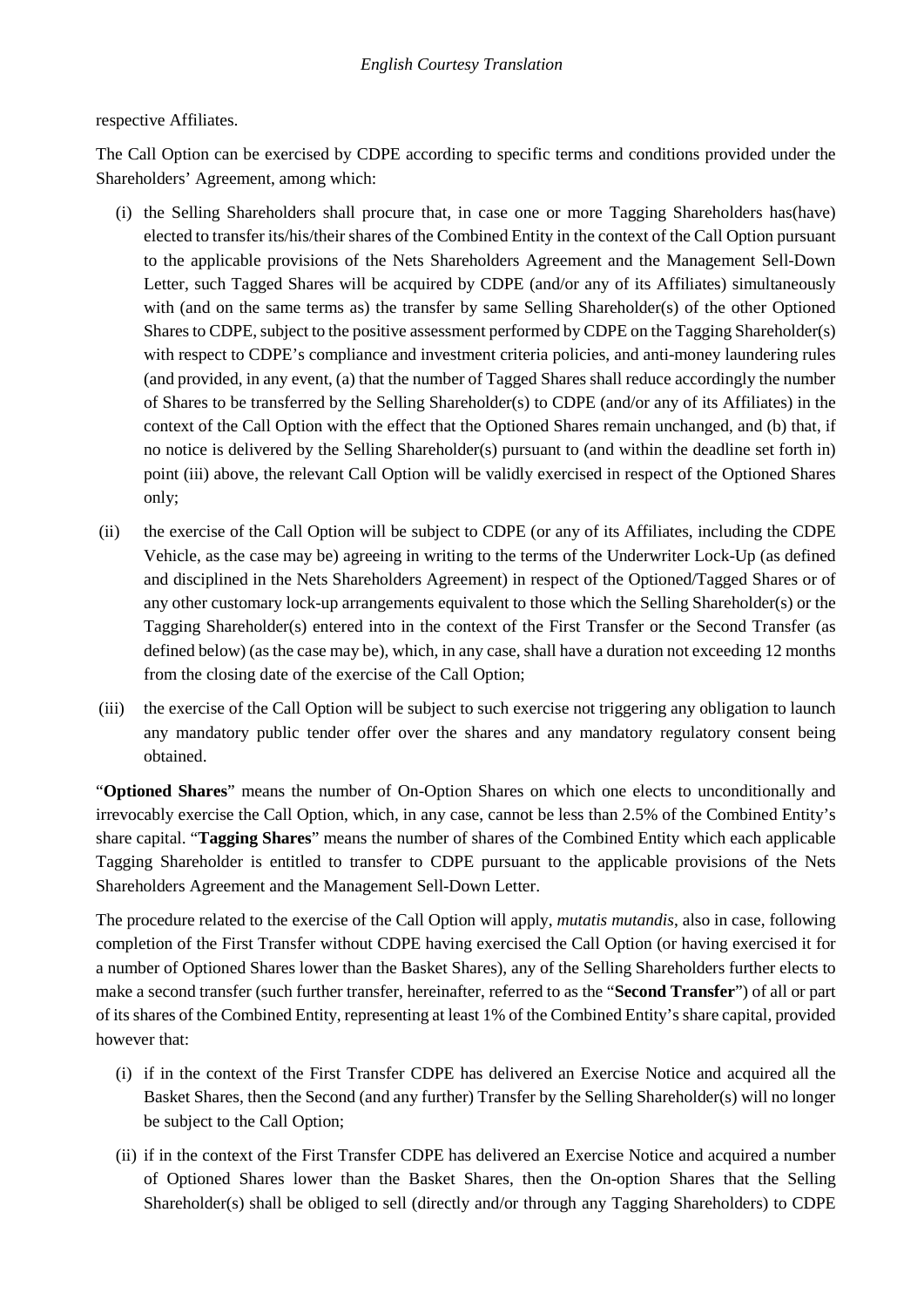will be equal to the difference between the Basket Shares and the Optioned Shares actually acquired by CDPE in the context of the First Transfer (hereinafter, referred to as the "**Residual On-option Shares**");

- (i) if in the context of the First Transfer CDPE has not delivered the relevant notice and has not acquired Optioned Shares, then the Residual On-option Shares will be equal to 2.5% of the Combined Entity's share capital;
- (ii) in the context of the Second Transfer, CDPE may decide to exercise the Call Option on all (or only part of) the Residual On-Option Shares (or on all or part of the shares of the Combined Entity representing 2.5% of the Combined Entity's share capital, as the case may be under point (ii) or (iii) above, it being understood and agreed that any subsequent transfer of shares by any of the Selling Shareholders shall no longer be subject to the Call Option.

Mercury and the AB Investors hereby undertake (i) not to promote, support and/or encourage any stake building strategy concerning the Combined Entity by industrial operators in digital payment systems or any of their subsidiaries, and (ii) not to seek, solicit or induce any offer by same operators/competitors or any of their Affiliates for the direct or indirect purchase of all of part of the shares owned by them. For the sake of clarity, it being agreed that any general discussion with such operators outside the scope of the above topics shall not breach the above undertakings.

## *5.12. Other commitments*

In the event of any specific conflict between the terms and conditions of the Shareholders' Agreement and the Other SHAs and/or the New By-Laws, as long as this Shareholders' Agreement remains in force: (i) unless otherwise provided therein, the provisions of the Shareholders' Agreement shall prevail among the Parties, and (ii) each Party shall exercise all voting and other rights and powers available to it so as to give effect to the maximum possible extent to the provisions of the Shareholders' Agreement and, if necessary, to procure (to the extent possible) any required amendment to the New By-Laws and/or the Other SHAs.

CDPE and FSIA, on one side, and Mercury and the AB Investors, on the other side, shall cause that the member of the Board of Directors of Nexi, jointly designated by each of them pursuant to the Shareholders' Agreement (other than the independent directors and the CEO), subject to her/his fiduciary duties, always represents their joint position in the discussion with the members of the Board of Directors of Nexi designated by CDPE and FSIA concerning the Reserved Matters.

## *Section III - the main contents of the shareholder' agreements provided for in the B Agreement in relation to Nexi are set out below.*

### *5.13. Other separate agreements no mandatory tender offer obligations*

Each Party of the B Agreement (hereinafter, individually, the "**Party**" and collectively, the "**Parties**") confirms and undertakes that it and its Affiliates are not parties to – and shall not enter into – any shareholders' agreements relating to Nexi, other than: (i) the Shareholders' Agreement; (ii) those shareholders' rights and obligations arising under or in connection with the Framework Agreement; (iii) the rights and obligations arising under or in connection with the Nets Framework Agreement; (iv) the shareholders' agreement among the shareholders of Mercury entered into on March 11, 2019, as subsequently amended or supplemented, relating to Mercury and Nexi; (v) the Nets Shareholders Agreement; (vi) the Management Sell-Down Letter; (vii) any shareholders' agreement entered into (or to be entered into) among CDPE and one or more strategic partners in their capacity as shareholders of the CDPE Vehicle (as defined below), relating to same CDPE Vehicle and, subject to compliance with the other provisions related to the CDPE Vehicle and included in the Shareholders' Agreement, to the Combined Entity; and (viii) any agreement to be entered into between CDPE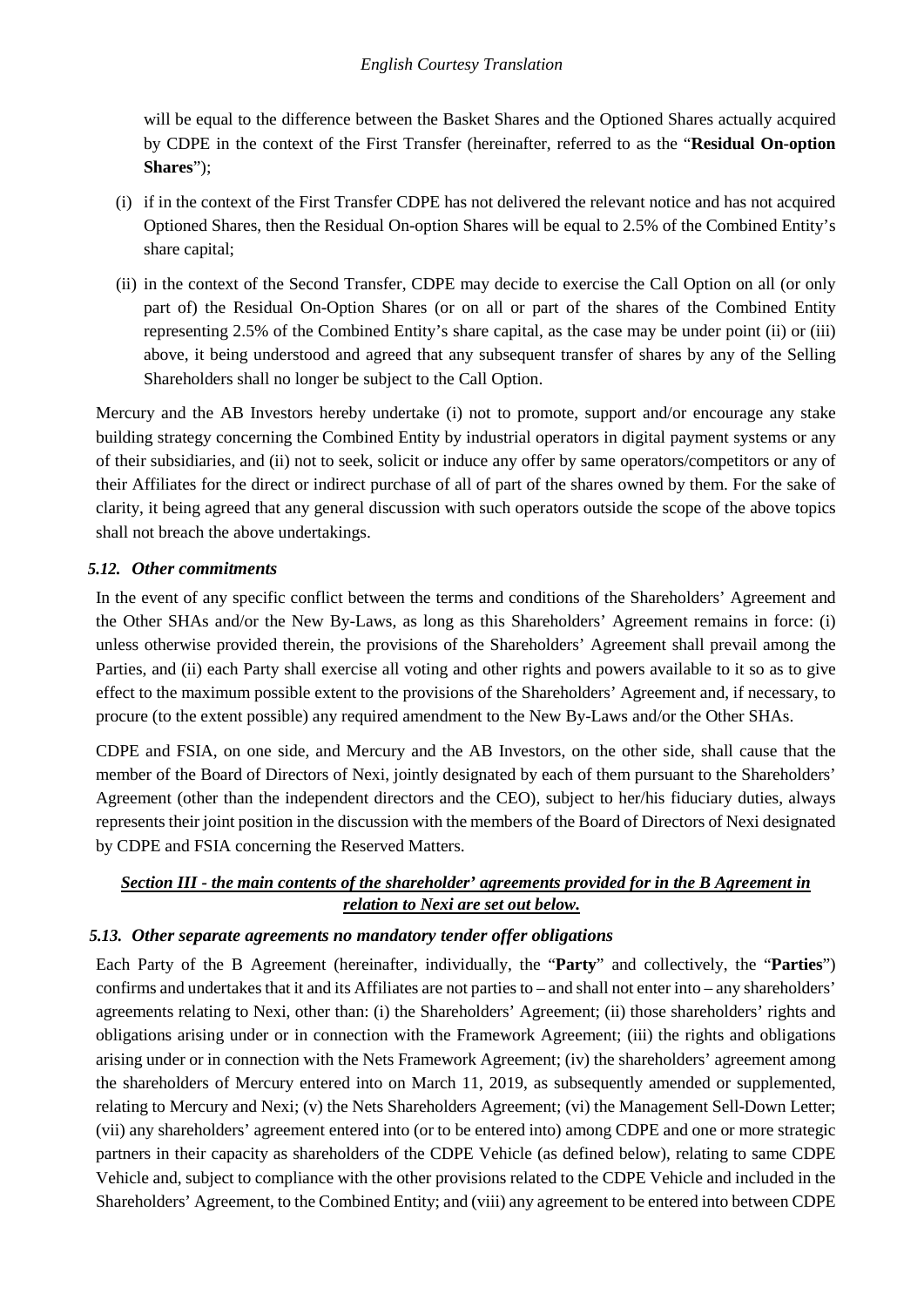and Poste Italiane setting forth the terms of the FSIA Reorganization and the Transfer to CDPE (or any of its Affiliates, including the CDPE Vehicle) of the Shares eventually owned by Poste Italiane in accordance (all rights, obligations and agreements referred to in points from (iii) to (viii) above, hereinafter, collectively, for the purposes of the B Agreement, the "**Other SHAs**").

For the entire duration of the Shareholders' Agreement, each Party undertakes to the others that it: (a) shall not, (b) shall procure that its Affiliates do not, and (c) shall use all reasonable endeavours to procure that any other person acting in concert with it or any of its Affiliates does not, trigger an obligation to launch a mandatory public tender offer over the shares on any of the Parties, either severally or jointly (including as a result of the acquisition of any Shares or the execution of any shareholders' agreement). In such respect, each Party undertakes to keep: (i) promptly informed the other Parties of any acquisition or transfer of shares or the execution of any shareholders' agreement relevant for the above, and (ii) fully harmless and indemnified the other Parties from any liability which the latter may suffer as a result of such Party having caused the triggering of the obligation to launch any mandatory public tender offer over the shares for any or all the other Parties.

### *5.14. Key governance principles*

For further information on such paragraph, please refer to the provisions of the respective paragraph of the A Agreement (see paragraph 5.8 above), it being understood that such provisions, pursuant to the B Agreement, do not apply to the AB Investors and the H&F Investor.

# *5.15. Resolutions of the Shareholders' Meeting and the Board of Directors' Meeting of Nexi*

For further information on such paragraph, please refer to the provisions of the respective paragraph of the A Agreement (see paragraph 5.9 above), it being understood that such provisions, pursuant to the B Agreement, do not apply to the AB Investors and the H&F Investor.

# *5.16. Compositions of the Board of Directors*

### *Board of Directors*

The Parties shall cause that from the Effective Date the Board of Directors is composed as follows:

- (i) 6 members of whom 2 to satisfy the gender-equality requirements and at least 4 independent, one of those independent to be appointed as chairman – jointly designated by CDPE and FSIA;
- (ii) the Initial CEO;
- (iii) 4 members of whom 1 independent and to satisfy the gender-equality requirements designated by Mercury; and
- (iv) 2 members designated by the minorities.

The above composition of the Board of Directors may be modified in case Mercury (directly or through any of its Affiliates) ceases to hold an aggregate percentage equal to (or higher than) 13.5% of the Combined Entity's share capital (other than as a result of any permitted transfer), Mercury shall cause that 1 independent director (which satisfies the gender-equality requirements) designated by it promptly resigns from the office and all Parties shall cause that the resigning director is replaced, also pursuant to Article 2386, paragraph 1, of the Civil Code, by 1 independent director (which satisfies the gender-equality requirements) designated by CDPE and FSIA.

In case Mercury (directly or through any of its Affiliates) ceases to hold an aggregate percentage equal to (or higher than) 12% of the Combined Entity's share capital (other than as a result of any permitted transfer),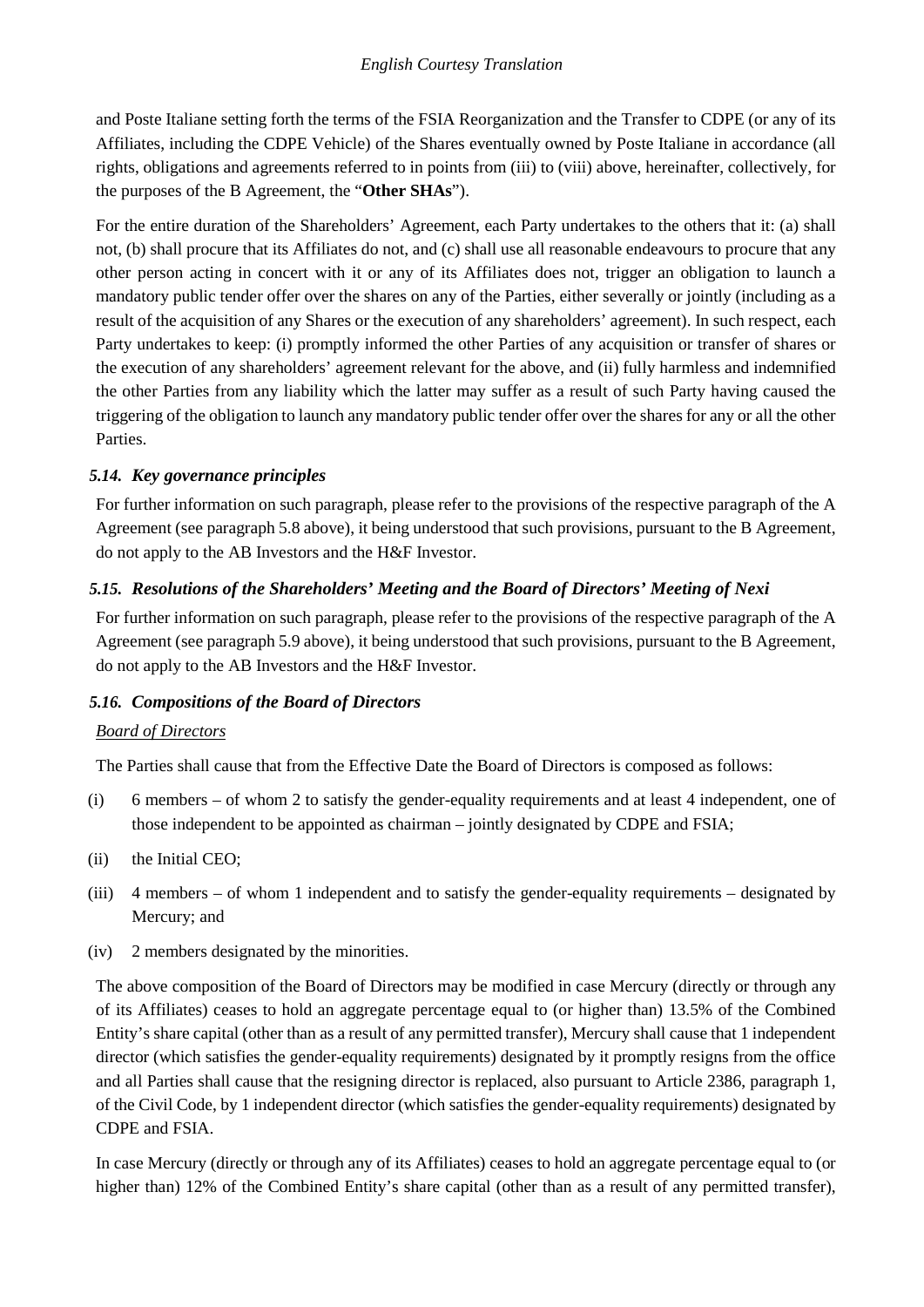Mercury shall cause that 1 director designated by it promptly resigns from the office and all Parties shall cause that the resigning director is replaced, also pursuant to Article 2386, paragraph 1, of the Civil Code, by 1 independent director designated by CDPE and FSIA.

Also with reference to the B Agreement, the Selection Criteria of the A Agreement are applied, as described in paragraph 5.10 above (to which reference should be made).

The Parties shall procure that at least 1 director designated by Mercury and by CDPE and FSIA sits as a member of: (x) the strategic committee of the Combined Entity; and (y) any further committee of the Board of Directors on which at least a director designated by the other Party(ies) sits from time to time.

Any director designated in accordance with the above, other than any CEO, can be removed (with or without cause), from time to time, and at any time, by the Shareholders' Meeting, upon request of the Party(ies) which designated him/her. The requesting Party(ies) shall indemnify Nexi and/or the other Party(ies) against any claims or actions which the removed director may, respectively, advance or bring in connection with such removal. Should a director designated, other than any CEO, resign or, otherwise, cease for any reason whatsoever to hold his/her office, then the Party(ies) which designated the ceased director shall be entitled to designate the new director in order to preserve the composition of the Board of Directors set out above.

During the B Agreement, the Initial CEO will (a) be the CEO and sole "*direttore generale*" of Nexi and the Group pursuant to Article 2396 of the Civil Code, and (b) maintain the same delegated powers/authorities and the same roles/titles in the other subsidiaries of the Group as held at the date of the Shareholders' Agreement.

With reference to the appointment of the "**New CEO**", if any, the same terms and procedures referred to in the A Agreement and described under paragraph 5.10 above (to which reference should be made) will apply *mutatis mutandis*.

# *Board of Statutory Auditors*

For the entire duration of the Shareholders' Agreement the Board of Statutory Auditors shall be composed as follows:

- (i) 1 effective member and 1 alternate member jointly designated by CDPE and FSIA;
- (ii) 1 effective member designated by Mercury; and
- (iii) 1 effective member, who will act as chairman of the Board of Statutory Auditors, and 1 alternate member, designated by the minorities.

Should any effective and/or alternate auditor designated pursuant to the above, resign or, otherwise, cease for any reason whatsoever to hold his/her office prior to the expiry of the terms thereof, the Party(ies) which designated the ceased auditor shall designate (in compliance with the applicable law and the New By-laws) the new auditor in order to preserve the above composition of the Board of Statutory Auditors.

# *5.17. Lock-up and permitted transfers*

For further information on such paragraph, please refer to the provisions of the respective paragraph of the A Agreement (see paragraph 5.9 above), it being understood that such provisions, pursuant to the B Agreement, do not apply to the AB Investors and the H&F Investor. For the sake of clarity, it should be noted that according to the B Agreement the provisions related to the Call Option of CDPE do not apply.

### **6. Duration of the Shareholders' Provisions**

The Framework Agreement – attached to which are the A Agreement and the B Agreement – has been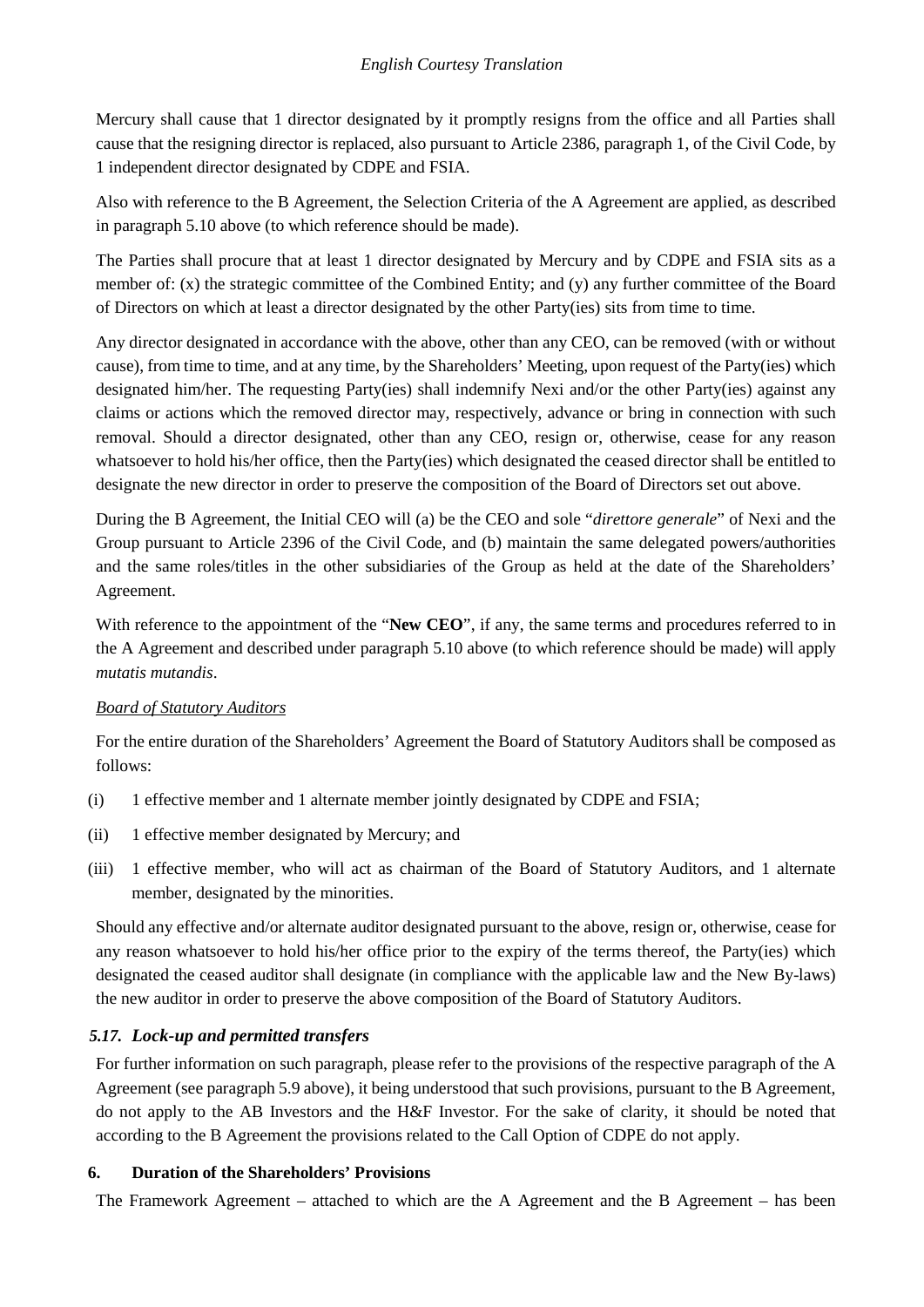executed on February 11, 2021.

The Framework Agreement is effective from the date of its execution and does not provide for a duration term, remaining anyhow subject to the provisions of art. 123 of the CFA. The shareholders' agreements contained in the Framework Agreement and subject of this notice shall in any event cease to be effective as of the Effective Date.

The Framework Agreement also provides that if the parties decide not to implement the Transaction, all provisions of the Framework Agreement shall cease to be effective. In addition, the Framework Agreement expressly provides that if any of the conditions precedent is not fulfilled by the Long Stop Date, the Framework Agreement shall automatically terminate. Finally, if any event, any fact or circumstance occurs prior to the closing date of the SIA-Nexi Merger which, individually or together with others, prevents the occurrence of any of the conditions precedent by the Long Stop Date, the parties shall be entitled to terminate the Framework Agreement.

The A Agreement, as the case may be, shall become effective as of the Effective Date and (with the sole exception of the provisions relating to lock-ups, permitted transfers and the Call Option, which shall become effective as of the Effective Date and remain fully effective until the expiration of the 3rd anniversary following the Effective Date) shall remain fully effective until the earlier of the following dates:

- (i) the date on which Mercury, the AB Investors and Clessidra (directly or through any of their Affiliates) cease to hold an aggregate percentage equal to (or higher than) 8.5% of the Combined Entity's share capital;
- (ii) the date on which CDPE and FSIA (directly or through any of their respective Affiliates, including the CDPE Vehicle) cease to hold an aggregate percentage equal to (or higher than) 50% of the shares of the Combined Entity jointly held by them as of the Effective Date;
- (iii) a mutual agreement in writing among Mercury, the AB Investors, CDPE and FSIA; and
- (iv) the 3rd anniversary from the Effective Date.

The B Agreement, as the case may be, shall become effective as well as of the Effective Date and (with the sole exception of the provisions relating to lock-ups, permitted transfers, which shall become effective as of the Effective Date and remain fully effective until the expiration of the 3<sup>rd</sup> anniversary following the Effective Date) shall remain fully effective until the earlier of the following dates:

- (i) the date on which Mercury (directly or through any of its Affiliates) ceases to hold an aggregate percentage equal to (or higher than) 8.5% of the Combined Entity's share capital;
- (ii) the date on which CDPE and FSIA (directly or through any of their respective Affiliates, including the CDPE Vehicle) cease to hold an aggregate percentage equal to (or higher than) 50% of the shares of the Combined Entity jointly held by them as of the Effective Date;
- (iii) a mutual agreement in writing among Mercury, the AB Investors, CDPE and FSIA;
- (iv) the date when, as a result of the completion of the Nets-Nexi Merger, a new shareholders' agreement is entered into by and among the Parties and the Nets Shareholders in accordance with the terms of the Framework Agreement;
- (v) the  $3<sup>rd</sup>$  anniversary from the Effective Date.

### **7. Filing of the Shareholders' Provisions and publication of Key Information**

The shareholders' agreements set out in the Shareholders' Provisions were filed, in a single document (*i.e.*